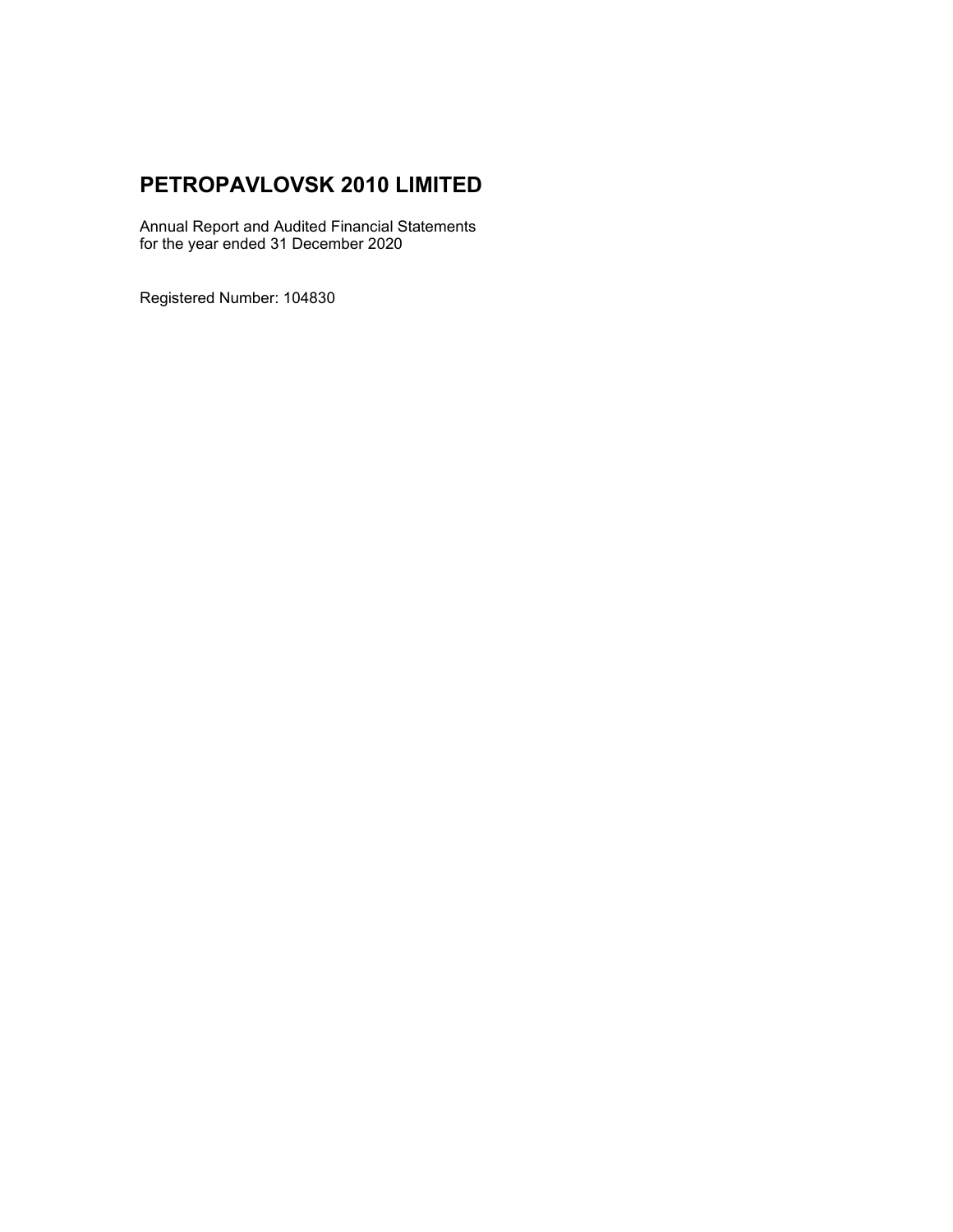# **CONTENTS**

|                                                                           | Page |
|---------------------------------------------------------------------------|------|
| <b>Directors and Advisers</b>                                             |      |
| Directors' Report                                                         | 2    |
| Statement of Directors' Responsibilities                                  | 6    |
| Independent Auditor's Report to the Members of Petropavlovsk 2010 Limited |      |
| Profit and Loss Account                                                   | 14   |
| <b>Balance Sheet</b>                                                      | 15   |
| Statement of changes in equity                                            | 16   |
| Notes to the Financial Statements                                         | 17   |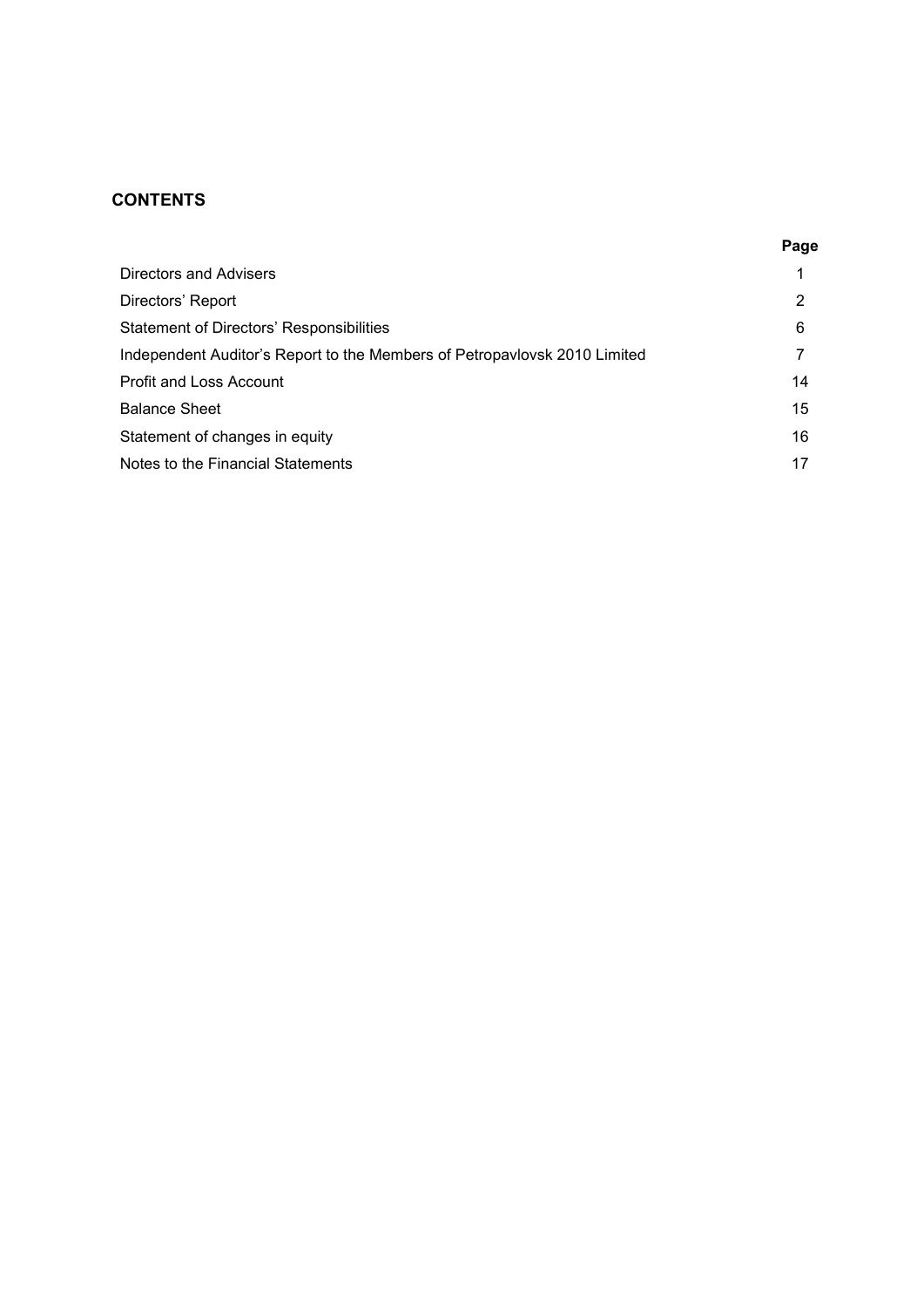# PETROPAVLOVSK 2010 LIMITED **Directors and Advisers**

### **Directors**

Natalia Buynova (resigned 14.08.2020) Anna Karolina Subczynska-Samberger (resigned 17.03.2020) Alfiya Samokhvalova (resigned 14.09.2020) Marianna Danylenko (appointed 17.03.2020, resigned 11.08.2020) Charlotte Bertha Elizabeth Phillips (appointed 21.08.2020, resigned 14.09.2020) Dilara Mukhomedzhanova (appointed 14.09.2020, resigned 04.01.2021) James William Cameron Jr (appointed 14.09.2020) John Casterton Smelt (appointed 14.01.2021) Dorcas Anne Helen Murray (appointed 14.01.2021)

#### **Company Secretary**

Ocorian Secretaries (Jersey) limited

#### **Registered Office**

26 New Street St Helier JE2 3RA Jersey

# **Independent Auditor**

MHA MacIntyre Hudson 2 London Wall Place London EC2Y 5AU United Kingdom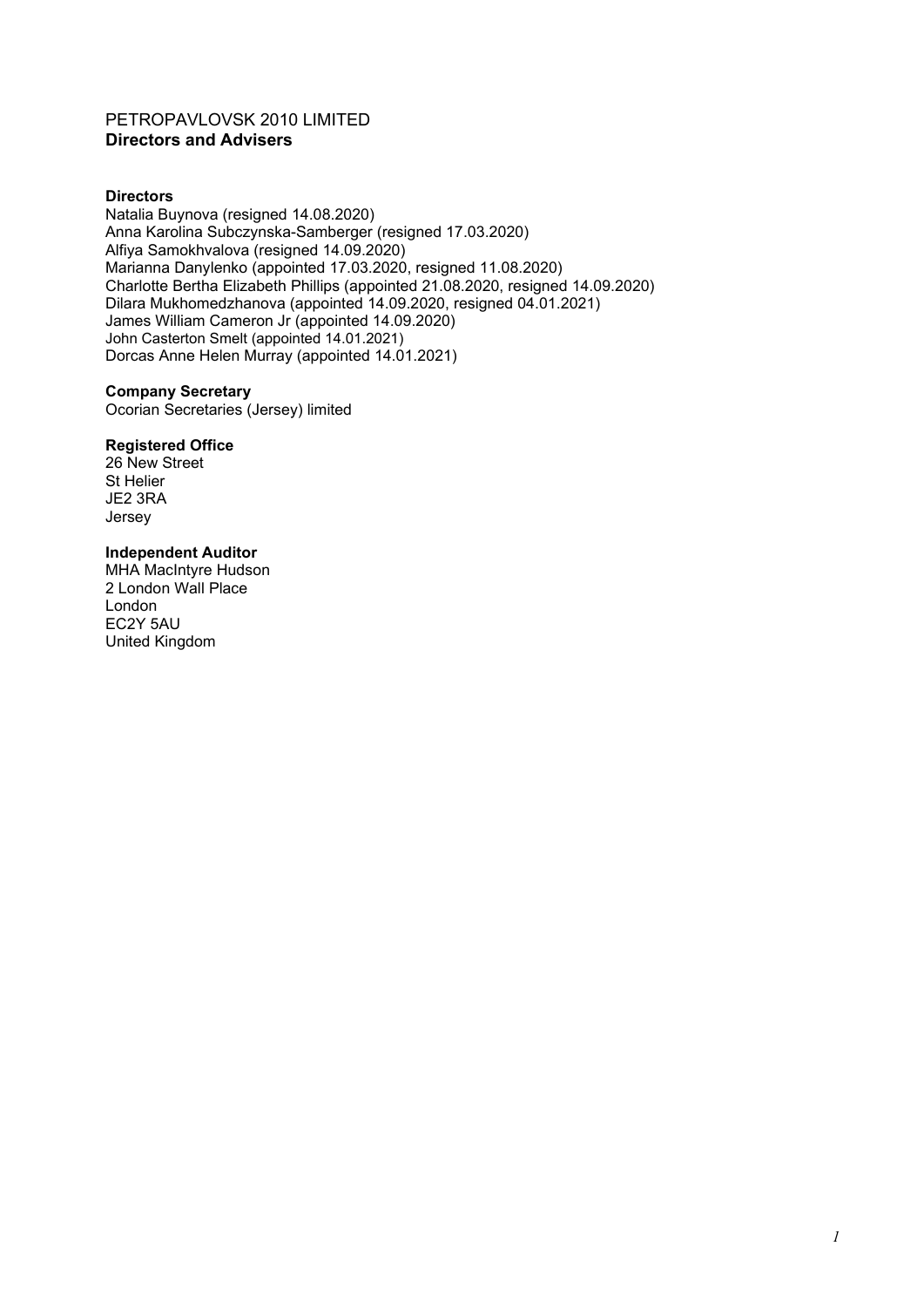The Directors present their report on the affairs of Petropavlovsk 2010 Limited (the "Company"), together with the financial statements and auditor's report for the year ended 31 December 2020.

### **Review of Activities**

These financial statements have been prepared for the year ended 31 December 2020.

The Company is a wholly-owned subsidiary of Petropavlovsk PLC. The main activities of the Company are to raise funds, through the issue of convertible bonds, to support the activities of Petropavlovsk PLC and its subsidiaries (Petropavlovsk PLC group). The Company will continue with its current main activities in the foreseeable future.

The Company had no employees for the year ended 31 December 2020, as it is believed that the Directors have the necessary skills and knowledge to fulfil the aimed activities of the Company.

The Company does not have any social and community issues or environmental matters due to the scope of its activities. The information relevant to the Petropavlovsk PLC group's subsidiaries is disclosed in the Petropavlovsk PLC 2020 Report and Accounts which are available at www.petropavlovskplc.com

The Company's Directors believe that key performance indicators for the Company are not necessary or appropriate for an understanding of the development, performance or position of the business.

No dividend was paid during the year (2019: no dividend was paid during the year).

No charitable or political donations were made during the year.

The Directors are not aware of any significant events since the balance sheet date.

#### **Going Concern Basis**

The Directors have considered the use of the going concern basis in the preparation of the financial statements and concluded that it is appropriate. In reaching this conclusion, the Directors have specifically considered the Company's relationship with its ultimate parent company and subsidiaries of Petropavlovsk PLC Group. The directors have also considered the potential impacts of COVID-19, with further details set out in note 12.

The Company has received a letter of financial support from Petropavlovsk PLC for a one year period from the date when these financial statements are authorised and issued. Further details are set out in note 2 to the financial statements.

### **Results**

The loss for the year amounted to US\$8,769 thousand (2019: loss of US\$1,335 thousand).

#### **Directors**

The Directors, who served during the year and up to the date of signing, were as follows:

Natalia Buynova (resigned 14.08.2020) Anna Karolina Subczynska-Samberger (resigned 17.03.2020) Alfiya Samokhvalova (resigned 14.09.2020) Marianna Danylenko (appointed 17.03.2020, resigned 11.08.2020) Charlotte Bertha Elizabeth Phillips (appointed 21.08.2020, resigned 14.09.2020) Dilara Mukhomedzhanova (appointed 14.09.2020, resigned 04.01.2021) James William Cameron Jr (appointed 14.09.2020) John Casterton Smelt (appointed 14.01.2021) Dorcas Anne Helen Murray (appointed 14.01.2021)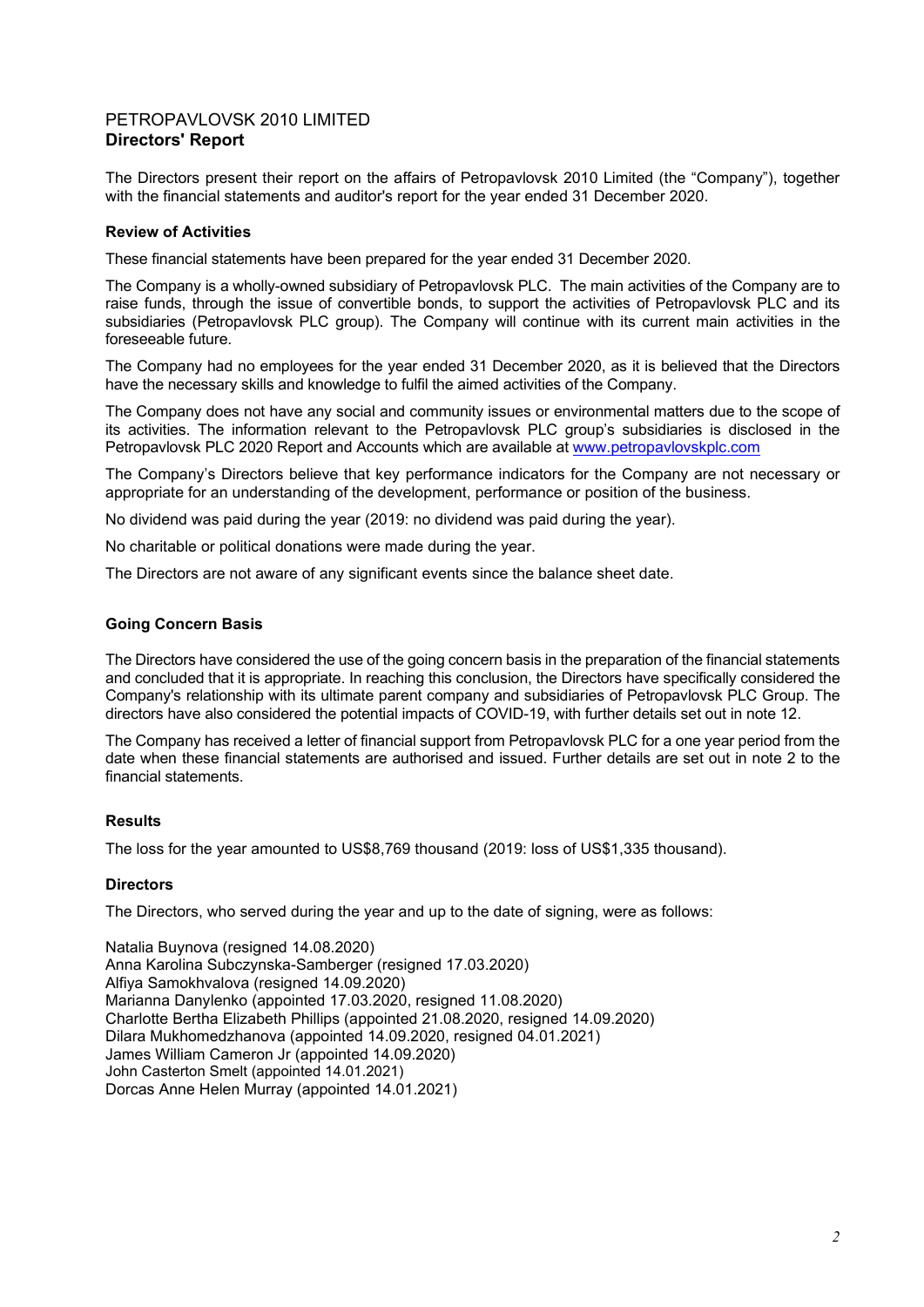## **(continued)**

## **Directors' indemnities**

The Company has not made any qualifying third-party indemnity provisions for the benefit of its Directors during the period or which remain in force at the date of this report other than the Directors' and Officers' insurance policy maintained by Petropavlovsk PLC.

### **Petropavlovsk PLC Group – Board of Directors changes**

The Annual General Meeting of the Shareholders the following directors were not elected or re-elected, as appropriate: executive directors, Dr Maslovskiy and Mr Kotlyarov, and five independent non-executive directors, Messrs Jenkins, Hackett, Kenyon-Slaney, McCutcheon and Ms Fiona Paulus. Accordingly, these individuals stepped down from the board of Petropavlovsk PLC on 30 June 2020, together with Sir Roderic Lyne, the Non-Executive Chairman who had announced his intention to retire in May 2020.

The board of Petropavlovsk PLC at that time resolved to appoint a number of 'temporary' directors with effect from close of the AGM on 30 June 2020, namely Mr Peter Hambro (Non-Executive Chairman), Dr Alfiya Samokhvalova (executive director/CEO), Mr Jonathan Martin Smith and Ms Angelica Phillips (independent non-executive directors). Mr Martin Smith was appointed to the board of Petropavlovsk PLC as an additional independent non-executive director with effect from 1 July 2020. The election of the 'temporary' directors (including Mr Martin Smith) was not approved by shareholders at the Requisitioned General Meeting (RGM) on 10 August 2020 and these directors stood down from close of the RGM.

Mr James W. Cameron, Jr. was appointed as Chairman of the board of Petropavlovsk PLC and Ms Charlotte Philipps as Senior Independent Director on 14 August 2020. Mrs Katia Ray, independent non-executive director, resigned on 23 August 2020 for personal reasons and Mr Malay Mukherjee, independent nonexecutive director, was appointed on the same day. Mr Denis Alexandrov, executive director and CEO was appointed on 1 December 2020. Mikhail Irzhevsky and Evgenii Potapov, independent non-executive directors, joined the board of Petropavlovsk PLC after the end of the financial year 2020.

### **Auditor**

Each of the persons who is a Director of the Company at the date of approval of this report confirms:

- so far as the Director is aware, there is no relevant audit information of which the Company's Auditor is unaware; and
- the Director has taken all the steps that he ought to have taken as a Director to make himself aware of any relevant audit information and to establish that the Company's Auditor is aware of that information.

An audit tender process was undertaken by Petropavlovsk Plc Group in late 2020. MHA MacIntyre Hudson were appointed as the auditor of the Petropavlovsk PLC Group in September 2020 for the audit of the consolidated financial statements for the year ended 31 December 2020 and the audit of the Company's financial statements. Following the signing of the consolidated financial statements for Petropavlovsk Plc, MHA MacIntyre Hudson were formally reappointed at the Group's AGM in June 2021.

### **Corporate Governance and Internal Control**

During the year under review, the Directors of the Company had overall responsibility for establishing and maintaining and adequate system of internal controls over financial reporting.

The system of internal control is designed to manage rather than eliminate risk. In pursuing these objectives, internal control can provide reasonable assurance against material misstatement or loss.

As a subsidiary undertaking of Petropavlovsk PLC, the Company's governance framework and system of internal controls is determined in accordance with the systems in place across the whole of the Petropavlovsk group of companies. Further details are set out in the annual report for Petropavlovsk PLC for the year ended 31 December 2020. The annual report is publicly available at www.petropavlovskplc.com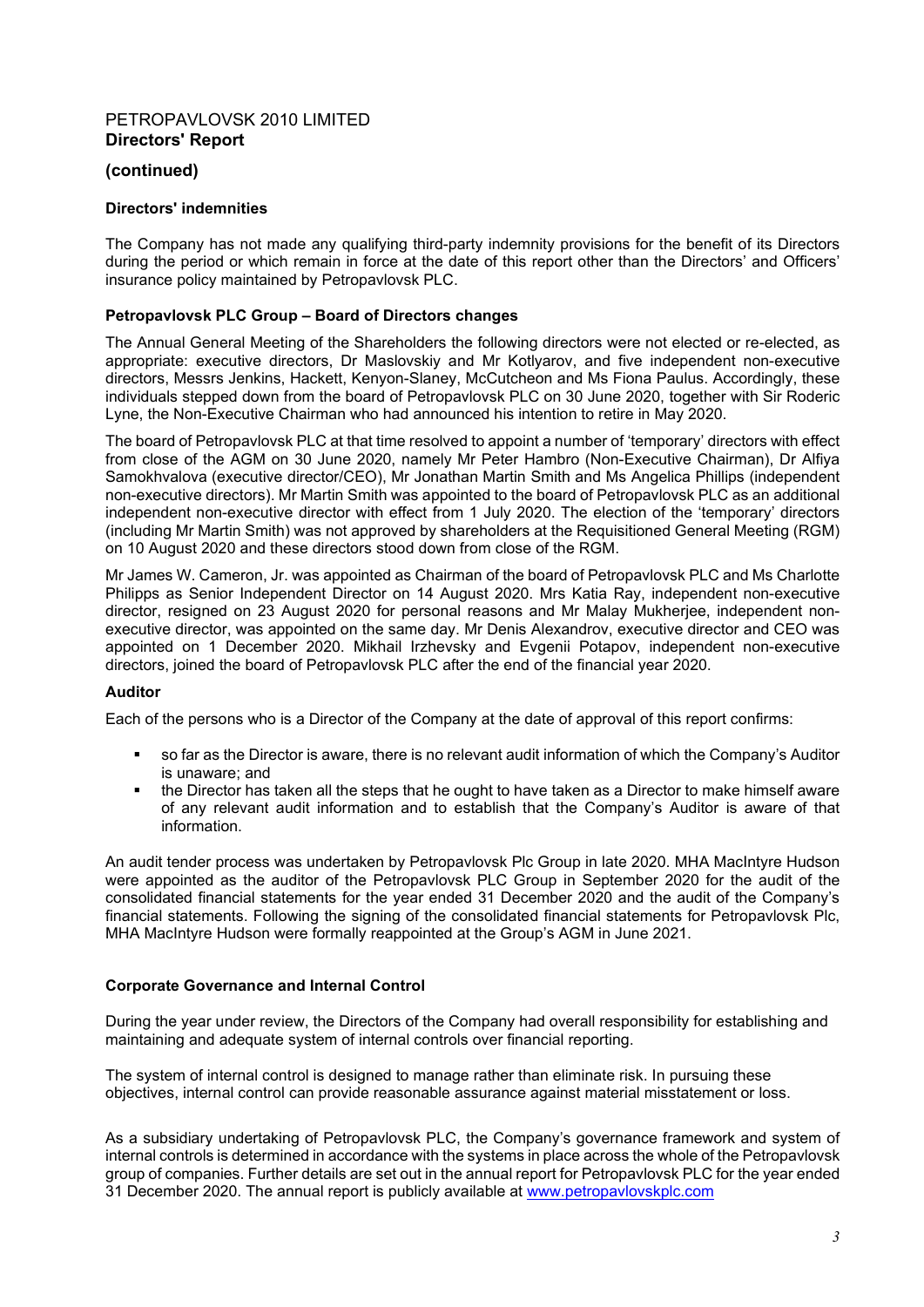### **PRINCIPAL RISKS AND UNCERTAINTIES**

In common with all businesses, the Company recognises certain risk factors that are both external and internal to the Company.

The following highlights some of the particular risks but is not intended to be an extensive analysis of all risks affecting the business. Some risks may be unknown to the Company and other risks, currently regarded as immaterial, could turn out to be material. All of them have a potential to impact the Company's business adversely. The Board has approved that the Company manages the majority of these risks by utilising the resources and processes developed and operated within Petropavlovsk group as whole. The Board has also considered the impact of COVID-19 on each of the Company's principal risks as set out below:

#### **FINANCIAL RISKS**

Financial risk management

The Company finances its operations through bonds. The Group's central treasury department manages liquidity, interest rate and foreign exchange risk centrally within limits set by the Chief Financial Officer of the group.

• Credit risk

The key risk affecting the Company is the ability of Petropavlovsk 2010 Limited to meet repayments as they fall due.

The Company manages its credit risk by assessing Petropavlovsk 2010 Limited budgeted cash flows and long-term forecasts, related assumptions and available debt facilities.

Given the above, the Directors consider the Company's exposure to credit risk to be acceptable.

• Interest rate risk

The Company is not exposed to interest rate risk as the interest rates on its guaranteed secured bonds and loans to Petropavlovsk 2010 Limited are fixed.

Liquidity risk

The Company is not exposed to significant liquidity risk as it performs limited operations. The liabilities it has to meet are in relation to the bonds in issue, which is predicated on Petropavlovsk Plc meeting its obligations to the Company. This is mitigated to a large extent by the high level of predictability over contract revenues and the credit worthiness of the main customer. Therefore liquidity risk is considered to be minimal.

• Foreign exchange risk

The Company is not exposed to foreign currency risk as the Company operates solely in US dollars and at each reporting date all financial assets and financial liabilities are denominated in US dollars.

### **Approval**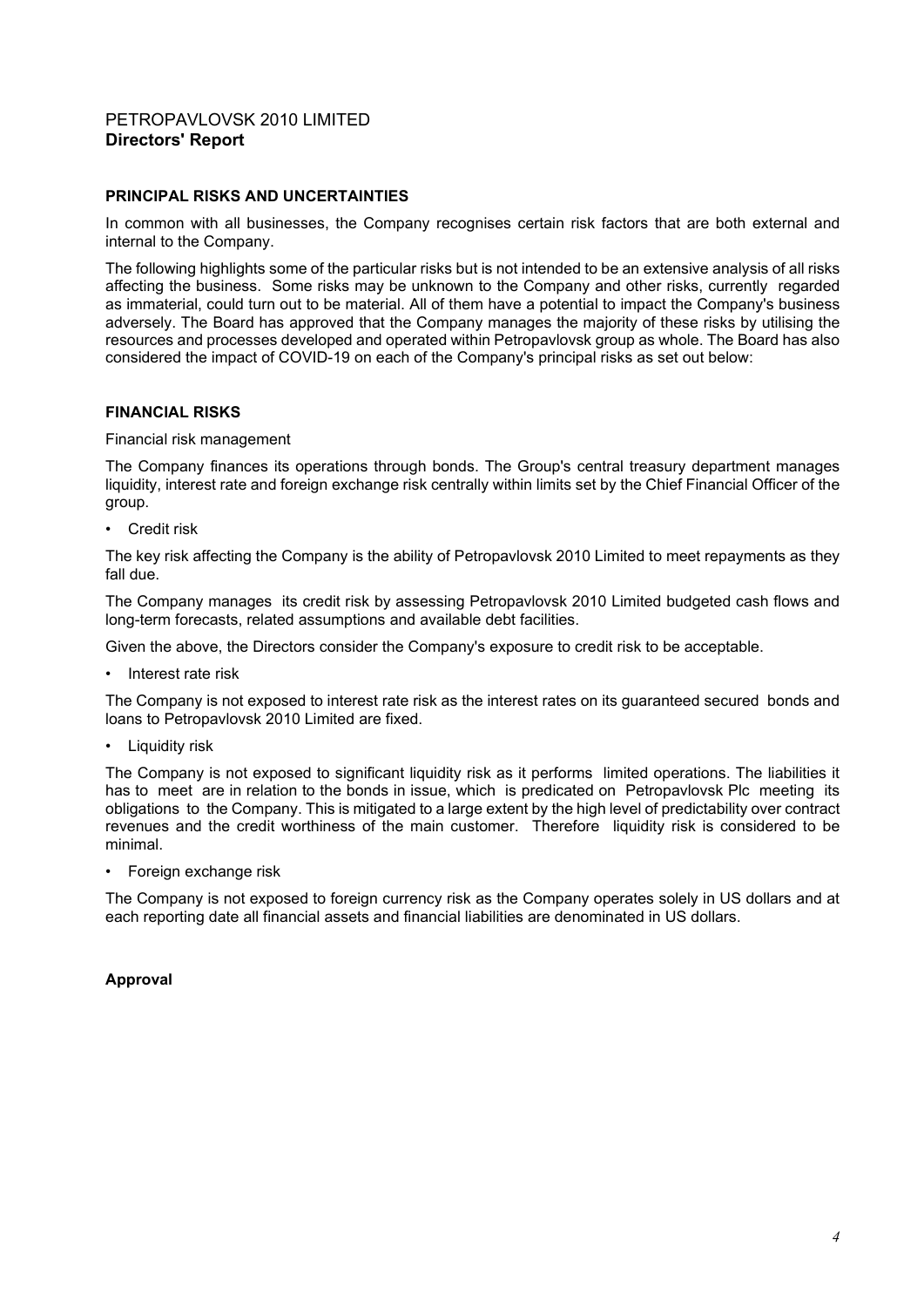This report was approved by the Board of Directors of Petropavlovsk 2010 Limited and signed on its behalf by:

Dorcas Anne Helen Murray Director

9 August 2021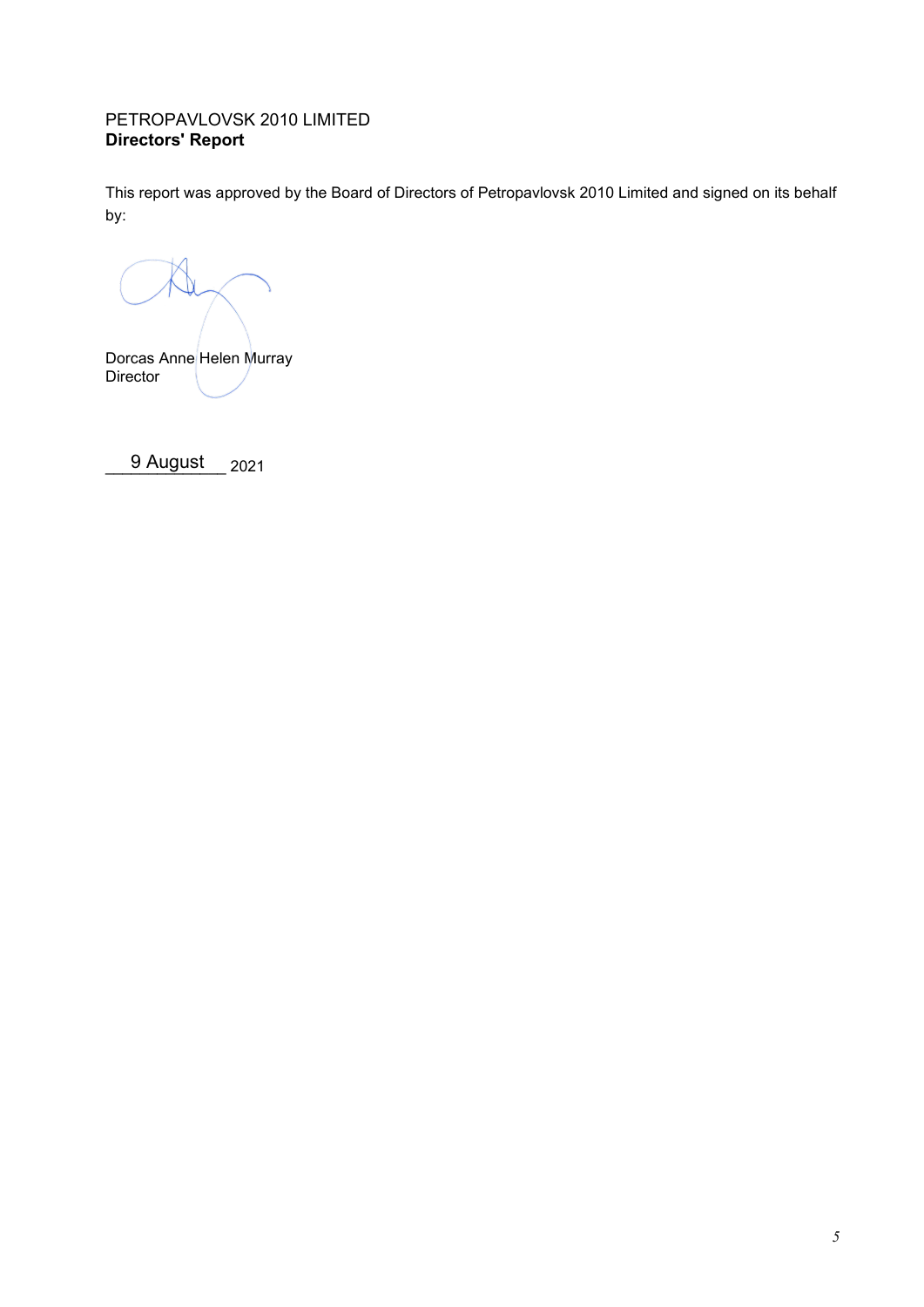# PETROPAVLOVSK 2010 LIMITED **Statement of Directors' Responsibilities**

The directors are responsible for preparing the Annual Report and the financial statements in accordance with applicable law and regulations.

Company law requires the Directors to prepare financial statements for each financial year. Under that law the Directors have elected to prepare the financial statements in accordance with United Kingdom Generally Accepted Accounting Practice (United Kingdom Accounting Standards and applicable law), including FRS 101 "Reduced Disclosure Framework". The financial statements are required by law to be properly prepared in accordance with the Companies (Jersey) Law 1991. Under company law the Directors must not approve the financial statements unless they are satisfied that they give a true and fair view of the state of affairs of the Company and of the profit or loss of the company for that period. In preparing these financial statements, the Directors are required to:

- select suitable accounting policies and then apply them consistently;
- make judgments and accounting estimates that are reasonable and prudent;
- state whether applicable UK Accounting Standards have been followed; , subject to any material departures disclosed and explained in the financial statements; and
- prepare the financial statements on the going concern basis unless it is inappropriate to presume that the company will continue in business.

The Directors are responsible for keeping adequate accounting records that are sufficient to show and explain the Company's transactions and disclose with reasonable accuracy at any time the financial position of the Company and enable them to ensure that the financial statements comply with the Companies (Jersey) Law 1991. They are also responsible for safeguarding the assets of the Company and hence for taking reasonable steps for the prevention and detection of fraud and other irregularities.

Signed Petropavlovsk 2010 Limited on its behalf by:

Dorcas Anne Helen Murray **Director** 

9 August 2021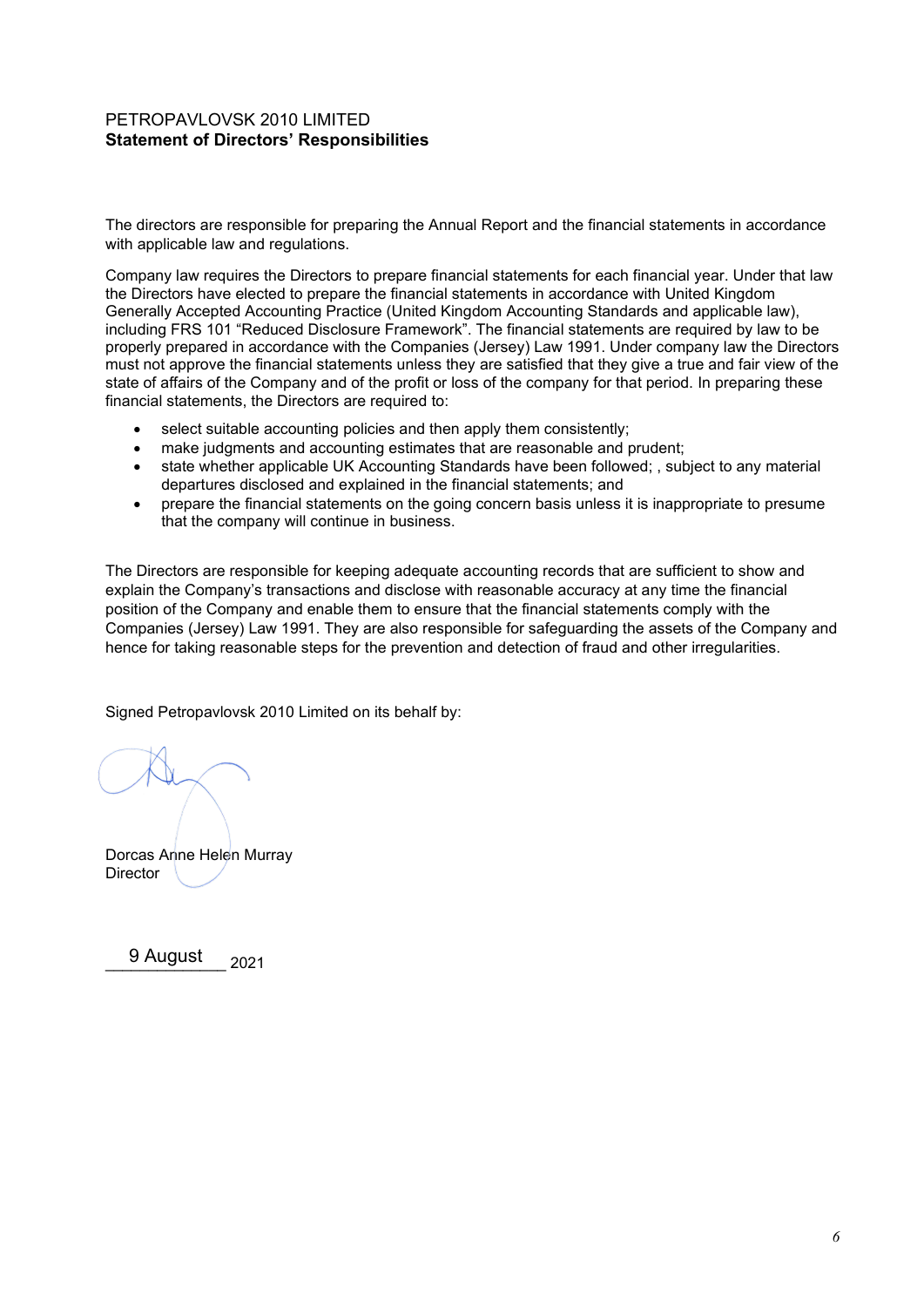For the purpose of this report, the terms "we" and "our" denote MHA MacIntyre Hudson in relation to UK legal, professional and regulatory responsibilities and reporting obligations to the members of Petropavlovsk 2010 Limited ("the Company"). For the purposes of the table on pages 8 to 10 that sets out the key audit matters and how our audit addressed the key audit matters, the terms "we" and "our" refer to MHA MacIntyre Hudson and/or our component teams. The relevant legislation governing the Company is the Companies (Jersey) Law 1991.

## **Opinion**

We have audited the financial statements of Petropavlovsk 2010 Limited.

The financial statements that we have audited comprise:

- Balance sheet as at 31 December 2020.
- Profit and loss account for the year then ended.
- Statement of Changes In Equity for the year then ended.
- Notes 1 to 12 of the financial statements, including the accounting policies.

The financial reporting framework that has been applied in their preparation is applicable law and United Kingdom Accounting Standards, including FRS 101 (Financial Reporting Standard 101) 'Reduced Disclosure Framework' (United Kingdom Generally Accepted Accounting Practice) as issued by the Financial Reporting Council.

In our opinion the financial statements:

- give a true and fair view of the state of the Company's affairs as at 31 December 2020 and the Company's loss for the year then ended.
- have been properly prepared in accordance with United Kingdom Generally Accepted Accounting Practice; and
- have been prepared in accordance with the requirements of the Companies (Jersey) Law 1991.

Our opinion is consistent with our reporting to the Board.

### **Basis for opinion**

We conducted our audit in accordance with International Standards on Auditing (UK) (ISAs (UK)) and applicable law. Our responsibilities under those standards are further described in the Auditor's responsibilities for the audit of the financial statements section of our report.

We are independent of the Company in accordance with the ethical requirements that are relevant to our audit of the financial statements in the UK, including the FRC's Ethical Standard as applied to listed entities, and we have fulfilled our ethical responsibilities in accordance with those requirements. We confirm that the non-audit services prohibited by the FRC's Ethical Standard were not provided to the Company.

We believe that the audit evidence we have obtained is sufficient and appropriate to provide a basis for our opinion.

#### **Conclusions relating to going concern**

In auditing the financial statements, we have concluded that the Directors' use of the going concern basis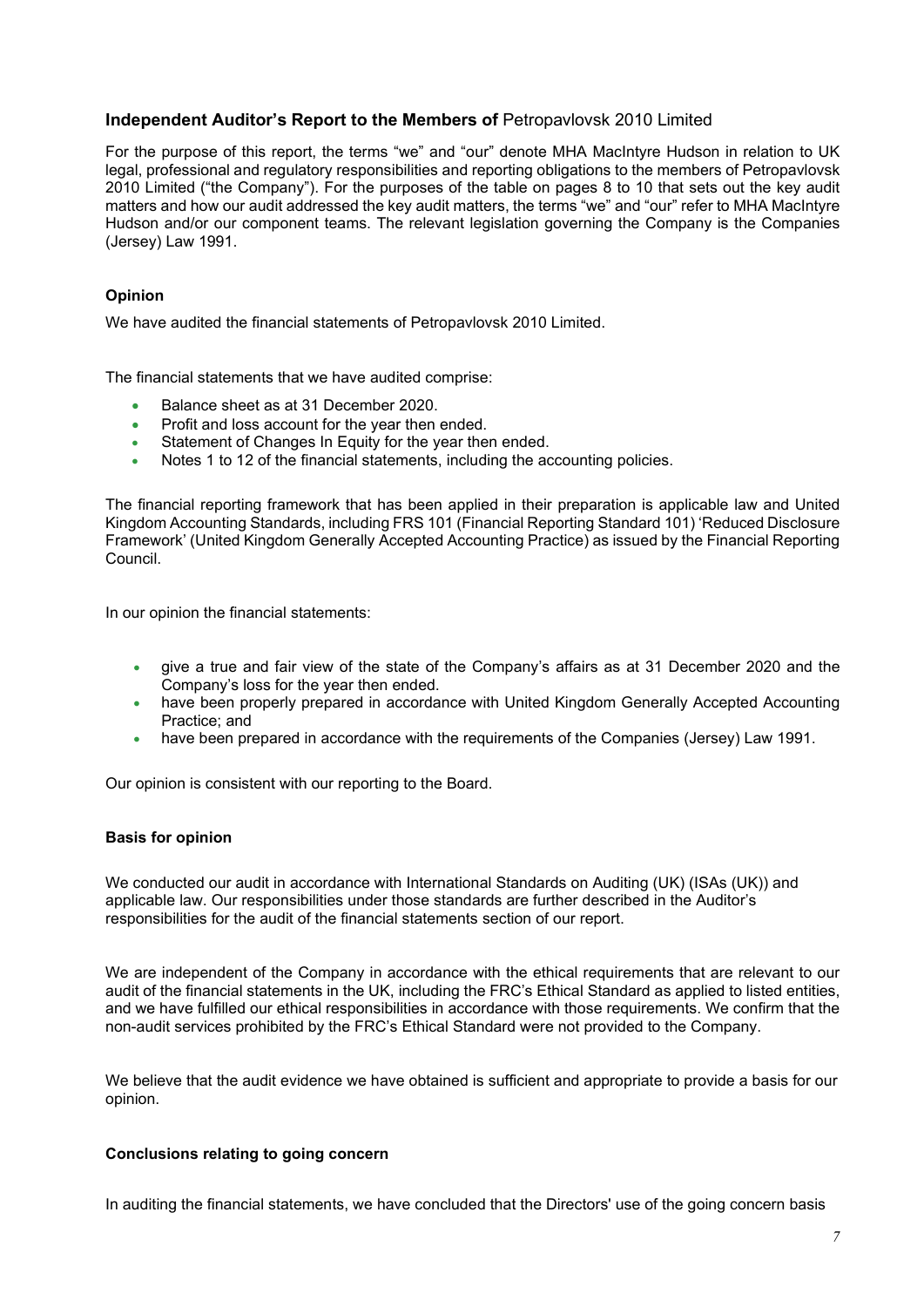of accounting in the preparation of the financial statements is appropriate. Our evaluation of the Directors' assessment of the Company's ability to continue to adopt the going concern basis of accounting included:

- The consideration of inherent risks to the Company's operations and specifically its business model.
- The evaluation of how those risks might impact on the Company's available financial resources.
- Where additional resources may be required the reasonableness and practicality of the assumptions made by the Directors' when assessing the probability and likelihood of those resources becoming available.
- Liquidity considerations including obtaining a letter of support from the Parent Company (Petropavlovsk plc) and consideration of the ability of the parent to provide such support.
- Solvency considerations including examination of budgets and forecasts and their basis of preparation.
- Viability assessment including consideration of reserve levels and business plans.

Based on the work we have performed, we have not identified any material uncertainties relating to events or conditions that, individually or collectively, may cast significant doubt on the Company's ability to continue as a going concern for a period of at least twelve months from when the financial statements are authorised for issue.

Our responsibilities and the responsibilities of the Directors with respect to going concern are described in the relevant sections of this report.

| <b>Materiality</b> | 2020        | 2019        | 2020 Rationale                                              |
|--------------------|-------------|-------------|-------------------------------------------------------------|
| Overall            | \$1,104,700 | \$3,380,000 | 1% of total assets                                          |
| Performance        | \$773,290   | \$2,366,000 | 60% of overall materiality                                  |
| Trivial            | \$55,235    | \$191,000   | Threshold for reporting to those charged<br>with governance |

## **Overview of our audit approach**

# **Key Audit Matters**

• Valuation of intercompany balances, including future cash flows

• Completeness and accuracy of the accounting for the conversion of bonds and related transactions with Petropavlovsk plc

**First year transition** We developed a detailed audit transition plan, designed to deliver an effective transition from the Company's predecessor auditor, Deloitte LLP ("Deloitte"). Our audit planning and transition commenced in September 2020, following our appointment. Our transition activities included (but were not limited to) meeting relevant partners and senior staff from Deloitte, reviewing the Board meeting minutes, and reviewing Deloitte's 2019 audit work papers. Our transition focused on obtaining an understanding of the Company's system of internal control, evaluating the Company's accounting policies and areas of accounting judgement, and meeting with management.

### **Key Audit Matters**

Key Audit Matters are those matters that, in our professional judgement, were of most significance in our audit of the financial statements of the current period and include the most significant assessed risks of material misstatement (whether or not due to fraud) that we identified. These matters included those matters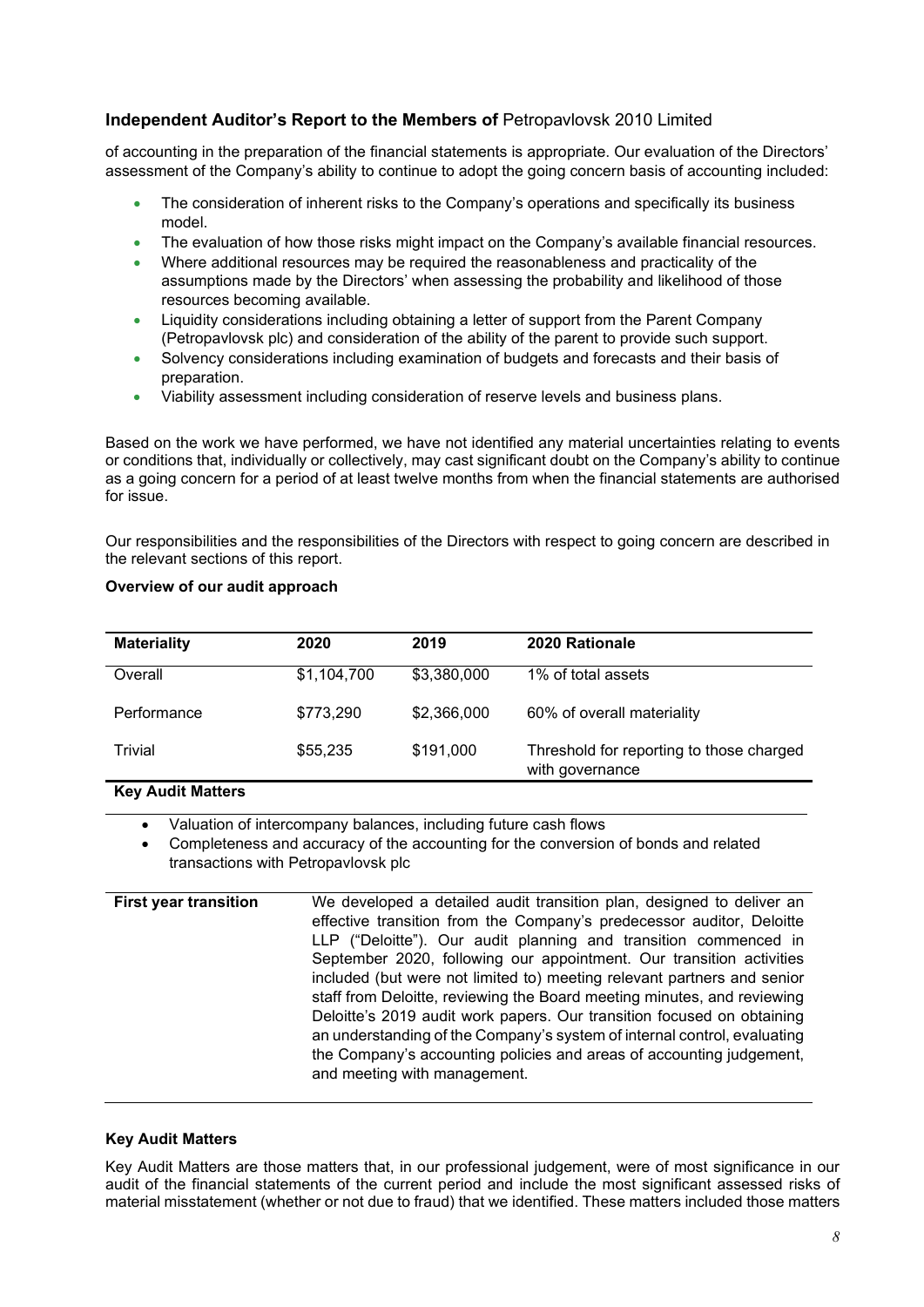which had the greatest effect on: the overall audit strategy, the allocation of resources in the audit; and directing the efforts of the engagement team and, as required for public interest entities, our results from those procedures. These matters were addressed in the context of our audit of the financial statements as a whole, and in forming our opinion thereon, and we do not provide a separate opinion on these matters.

| Valuation of intercompany balances, including future cash flows |  |
|-----------------------------------------------------------------|--|
|-----------------------------------------------------------------|--|

| <b>Key audit</b><br>matter description                             | There is a risk that the intercompany balances receivable are not<br>recoverable and will not generate future cash flows that will allow for the<br>servicing of the external debt.                                    |
|--------------------------------------------------------------------|------------------------------------------------------------------------------------------------------------------------------------------------------------------------------------------------------------------------|
| How the scope of our<br>audit responded to the<br>key audit matter | We have obtained loan agreements for the main intercompany balances.                                                                                                                                                   |
|                                                                    | We have obtained counterparty confirmation of the balance at the year<br>end and considered the balance post year end.                                                                                                 |
|                                                                    | We have reviewed the nature of the balances and past history of<br>recoverability. This includes reviewing Expected Credit Loss calculations<br>and assessing the appropriateness of the assumptions included therein. |
|                                                                    | We have obtained a going concern assessment for the counterparty to<br>the balance and reviewed management's assumptions and conclusions<br>in order to assess the ability of the counterparty to settle the debt.     |
| <b>Key Observations</b>                                            | We are satisfied that the valuation of intercompany balances are<br>appropriately stated and disclosed in the financial statements.                                                                                    |

#### **Completeness and accuracy of the accounting for the conversion of bonds and related transactions with Petropavlovsk plc**

| <b>Key audit</b><br>matter description                             | There is a risk that the accounting for the conversion of the bonds held<br>by the Company is not complete or accurate and the associated impact<br>of these transactions on the intercompany balances held with<br>Petropavlovsk plc are not accounted for correctly. |
|--------------------------------------------------------------------|------------------------------------------------------------------------------------------------------------------------------------------------------------------------------------------------------------------------------------------------------------------------|
| How the scope of our<br>audit responded to the<br>key audit matter | We have obtained the overall bond agreement and reviewed and<br>assessed the conversion rights and process to convert.                                                                                                                                                 |
|                                                                    | We have obtained confirmation of the conversions that occurred in the<br>year by obtaining bond conversion notices and board minute approvals<br>for the conversions.                                                                                                  |
|                                                                    | We confirmed the conversion of the bond into preference shares of the<br>Company occurred as expected, with these preference shares then<br>exchanged by the bond holders for Petropavlovsk plc shares.                                                                |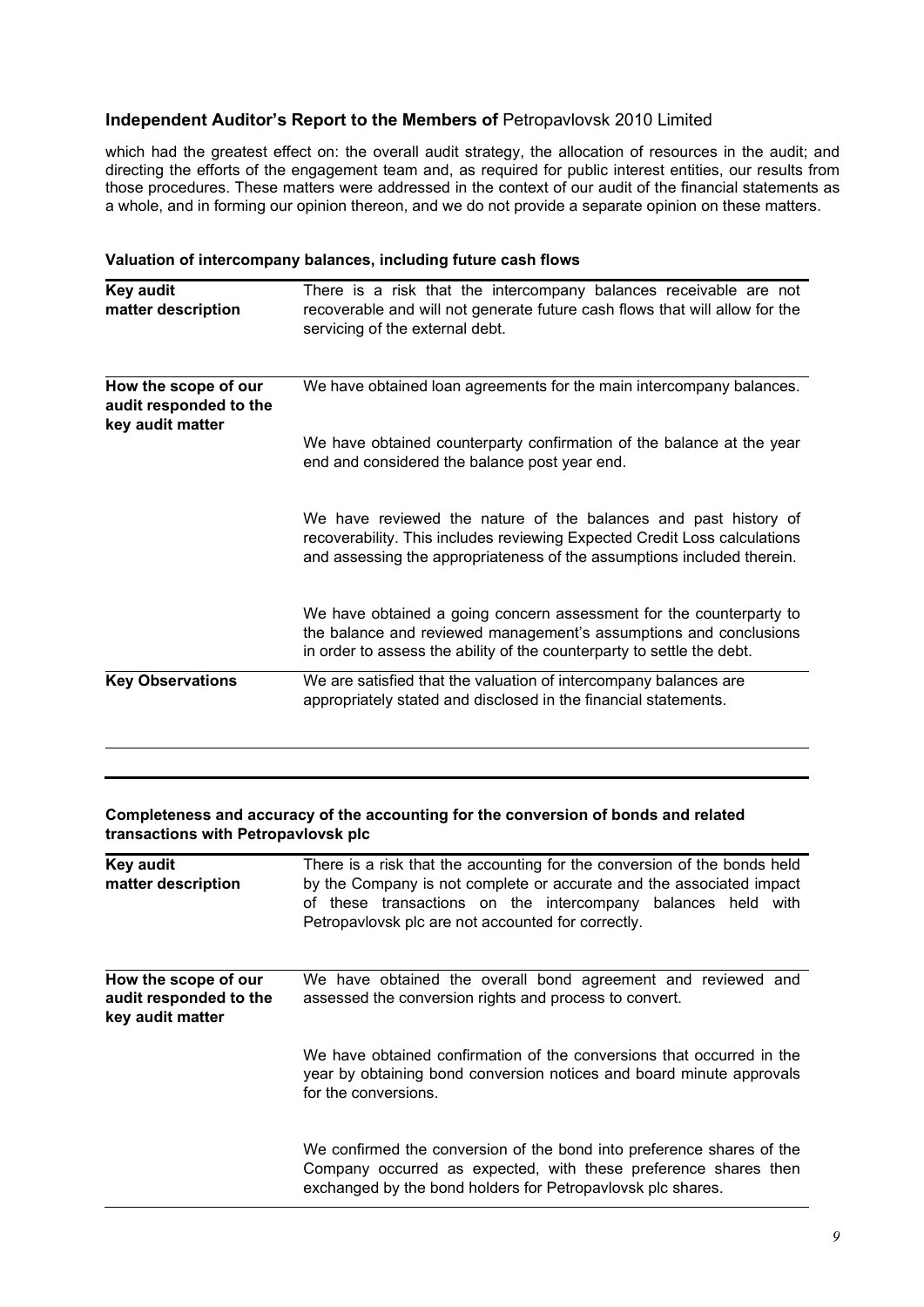|                         | We confirmed that these preference shares at 31 December 2020 were<br>held by Petropavlovsk plc.                                                                                                                                                |
|-------------------------|-------------------------------------------------------------------------------------------------------------------------------------------------------------------------------------------------------------------------------------------------|
|                         | We assessed the financial position of the Company at the year end and<br>the remaining liabilities are consistent with the legal agreements in place.                                                                                           |
|                         | We agreed the subsequent impairment of the associated receivable due<br>from Petropavlovsk plc to management's assessment of recoverability<br>and anticipated expected credit loss resulting from the post year end<br>waiver of this balance. |
|                         | We considered the treatment of the expected credit loss arising in light of<br>the subsidiary/parent relationship and challenged management whether<br>this was a reserves or profit and loss transaction.                                      |
| <b>Key Observations</b> | We are concur with managements accounting treatment of the<br>transactions and that they are appropriately disclosed in the financial<br>statements.                                                                                            |
|                         |                                                                                                                                                                                                                                                 |

### **Our application of materiality**

Our definition of materiality considers the value of error or omission on the financial statements that, individually or in aggregate, would change or influence the economic decision of a reasonably knowledgeable user of those financial statements. Misstatements below these levels will not necessarily be evaluated as immaterial as we also take account of the nature of identified misstatements, and the particular circumstances of their occurrence, when evaluating their effect on the financial statements as a whole. Materiality is used in planning the scope of our work, executing that work, and evaluating the results.

Materiality in respect of the Company was set at \$1,104,700 which was determined based on 1% of total assets (2019: materiality: \$3,380,000). Total assets were chosen as the appropriate benchmark as the Company is reliant upon the recoverability of these balances to service the external debt, which finances the wider Petropavlovsk Group.

Performance materiality is the application of materiality at the individual account or balance level, set at an amount to reduce to an appropriately low level the probability that the aggregate of uncorrected and undetected misstatements exceeds materiality for the financial statements as a whole.

Performance materiality for the Company was set at \$773,290 (2019: \$2,366,000) which represents 60% of the above materiality levels (2019: 70%).

The determination of performance materiality reflects our assessment of the risk of undetected errors existing, the nature of the systems and controls and the level of misstatements arising in previous audits.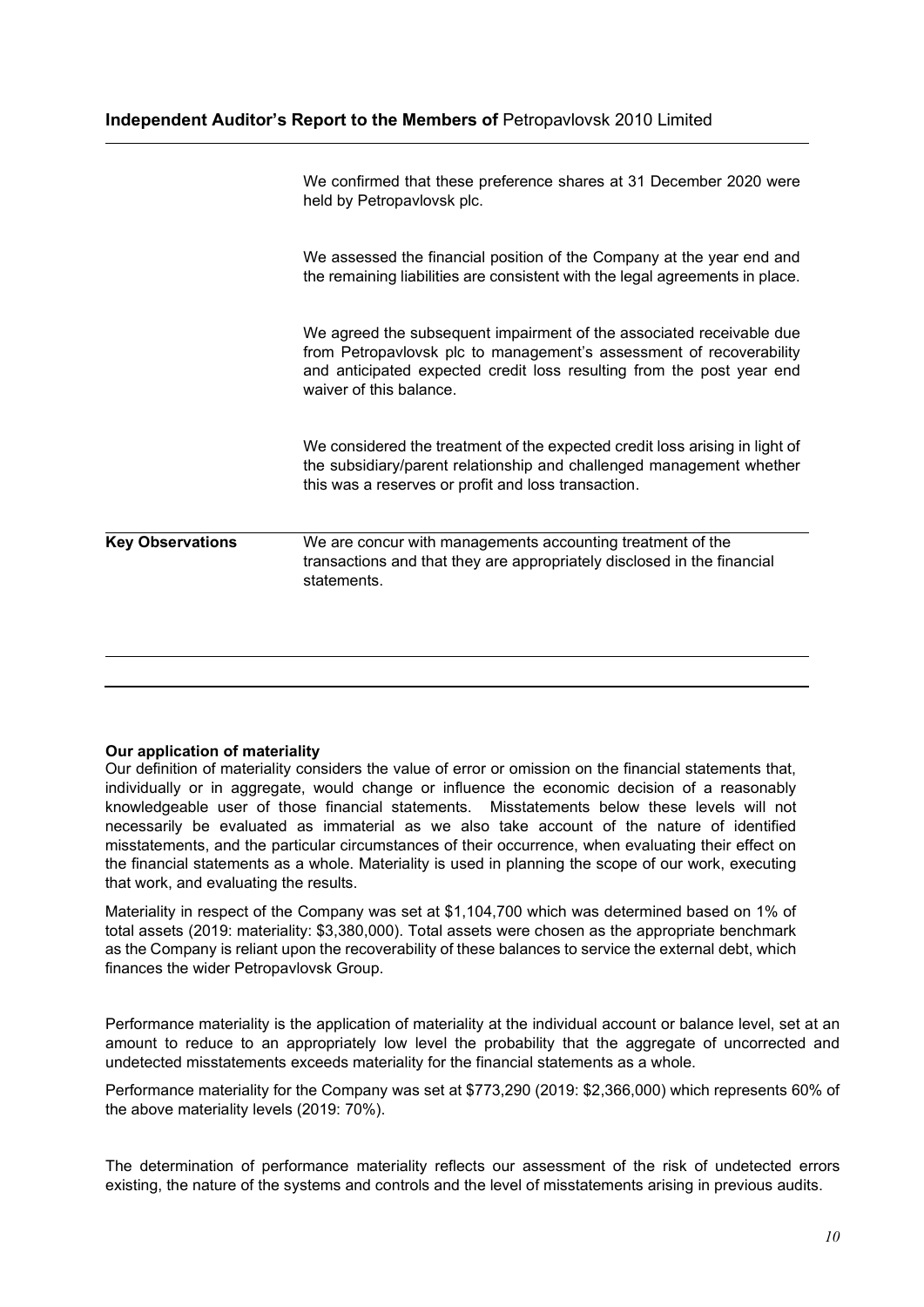We agreed to report any corrected or uncorrected adjustments exceeding \$55,235 to the Board as well as differences below this threshold that in our view warranted reporting on qualitative grounds.

#### **Reporting on other information**

The Directors are responsible for the other information. The other information comprises the information included in the Annual Report and Accounts, other than the financial statements and our auditor's report thereon. Our opinion of the financial statements does not cover the other information and, except to the extent otherwise explicitly stated in our report, we do not express any form of assurance conclusion thereon.

In connection with our audit of the financial statements, our responsibility is to read the other information and, in doing so, consider whether the other information is materially inconsistent with the financial statements, or our knowledge obtained in the audit or otherwise appears to be materially misstated. If we identify such material inconsistencies or apparent material misstatements, we are required to determine whether there is a material misstatement in the financial statements or a material misstatement of the other information. If, based on the work we have performed, we conclude that there is a material misstatement of this other information, we are required to report that fact.

We have nothing to report in this regard.

#### **Directors report**

In our opinion, based on the work undertaken in the course of the audit:

- the information given in the Directors' report for the financial year for which the financial statements are prepared is consistent with the financial statements; and
- the Directors' report has been prepared in accordance with applicable legal requirements.

In the light of the knowledge and understanding of the Company and its environment obtained in the course of the audit, we have not identified material misstatements in the directors' report.

#### **Matters on which we are required to report by exception**

We have nothing to report in respect of the following matters in relation to which the Companies (Jersey) Law 1991 requires us to report to you if, in our opinion:

- adequate accounting records have not been kept, or returns adequate for our audit have not been received by branches not visited by us; or
- the financial statements are not in agreement with the accounting records and returns; or
- we have not received all the information and explanations we require for our audit.

#### **Responsibilities of Directors**

As explained more fully in the Directors' responsibilities statement, the Directors are responsible for the preparation of the financial statements and for being satisfied that they give a true and fair view, and for such internal control as the Directors determine is necessary to enable the preparation of financial statements that are free from material misstatement, whether due to fraud or error.

In preparing the financial statements, the Directors are responsible for assessing the Company's ability to continue as a going concern, disclosing, as applicable, matters related to going concern and using the going concern basis of accounting unless the Directors either intend to liquidate the Company or to cease operations, or have no realistic alternative but to do so.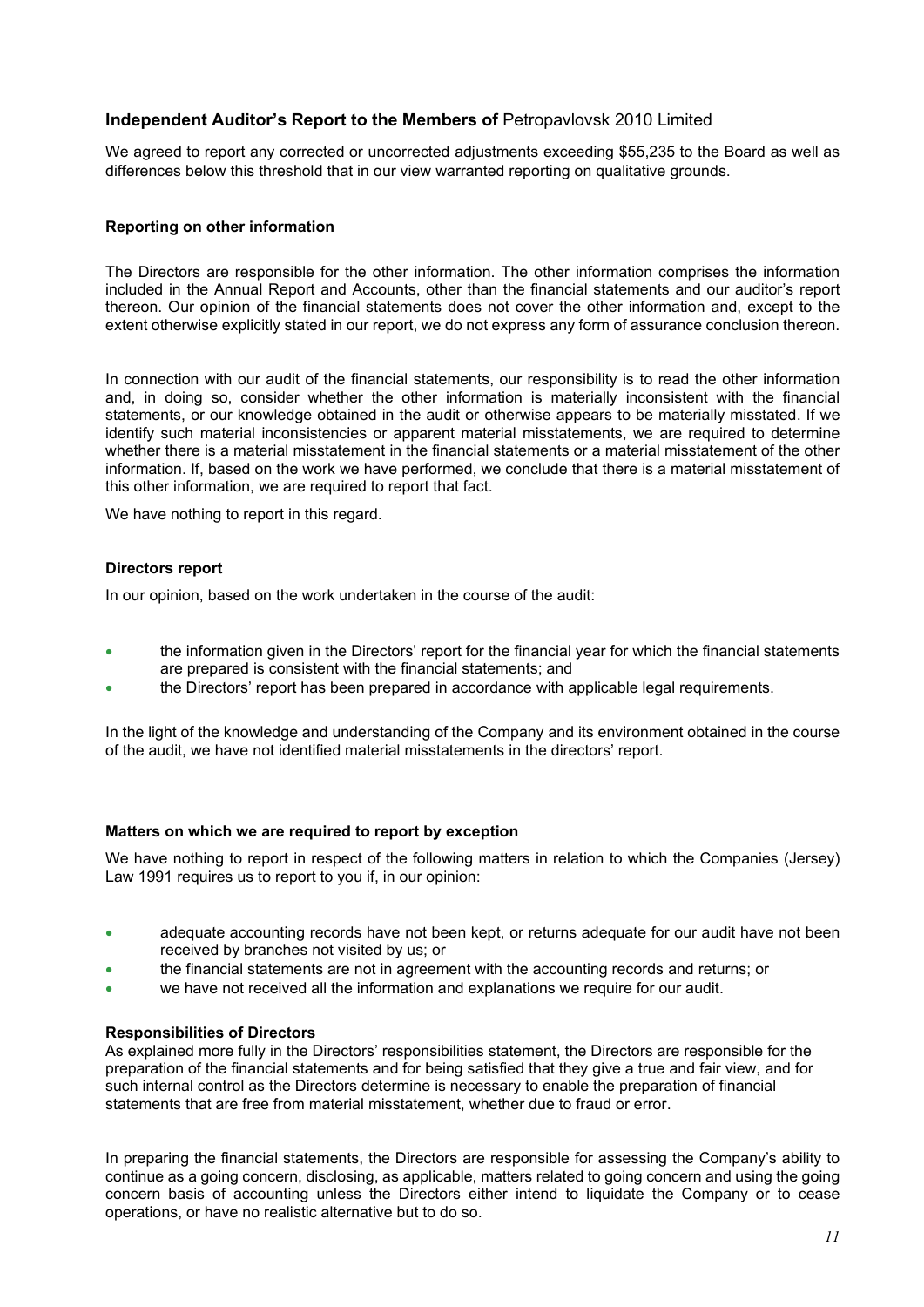#### **Auditor's responsibilities for the audit of the financial statements**

Our objectives are to obtain reasonable assurance about whether the financial statements as a whole are free from material misstatement, whether due to fraud or error, and to issue an auditor's report that includes our opinion. Reasonable assurance is a high level of assurance but is not a guarantee that an audit conducted in accordance with ISAs (UK) will always detect a material misstatement when it exists.

Misstatements can arise from fraud or error and are considered material if, individually or in aggregate, they could reasonably be expected to influence the economic decisions of users taken on the basis of these financial statements.

Irregularities, including fraud, are instances of non-compliance with laws and regulations. We design procedures in line with our responsibilities, outlined above, to detect material misstatements in respect of irregularities, including fraud.

Because of the inherent limitations of an audit, there is a risk that we will not detect all irregularities, including those leading to a material misstatement in the financial statements or non-compliance with regulation. This risk increases the more that compliance with a law or regulation is removed from the events and transactions reflected in the financial statements, as we will be less likely to become aware of instances of noncompliance. The risk is also greater regarding irregularities occurring due to fraud rather than error, as fraud involves intentional concealment, forgery, collusion, omission, or misrepresentation.

The specific procedures for this engagement and the extent to which these are capable of detecting irregularities, including fraud is detailed below:

- Obtaining an understanding of the legal and regulatory frameworks that the Company operates in, focusing on those laws and regulations that had a direct effect on the financial statements.
- Enquiry of management to identify any instances of non-compliance with laws and regulations.
- Reviewing financial statement disclosures and testing to supporting documentation to assess compliance with applicable laws and regulations.
- Enquiry of management to identify any instances of known or suspected instances of fraud.
- Discussing among the engagement team regarding how and where fraud might occur in the financial statements and any potential indicators of fraud.
- Reviewing minutes of meetings of those charged with governance.
- Performing audit work over the risk of management override of controls, including testing of journal entries and other adjustments for appropriateness, evaluating the business rationale of significant transactions outside the normal course of business, and reviewing accounting estimates for bias.
- Challenging assumptions and judgements made by management in their significant accounting estimates.

A further description of our responsibilities for the financial statements is located on the FRC's website at: www.frc.org.uk/auditorsresponsibilities . This description forms part of our auditor's report.

#### **Other requirements**

We were appointed by the Directors on 21 September 2020. The period of total uninterrupted engagement including previous renewals and reappointments of the firm is 1 year.

We did not provide any non-audit services which are prohibited by the FRC's Ethical Standard and we remain independent of the Company in conducting our audit.

#### **Use of our report**

This report is made solely to the Company's members, as a body, in accordance with Article 113A of the Companies (Jersey) Law, 1991. Our audit work has been undertaken so that we might state to the Company's members those matters we are required to state to them in an auditor's report and for no other purpose. To the fullest extent permitted by law, we do not accept or assume responsibility to anyone other than the Company and the Company's members as a body, for our audit work, for this report, or for the opinions we have formed.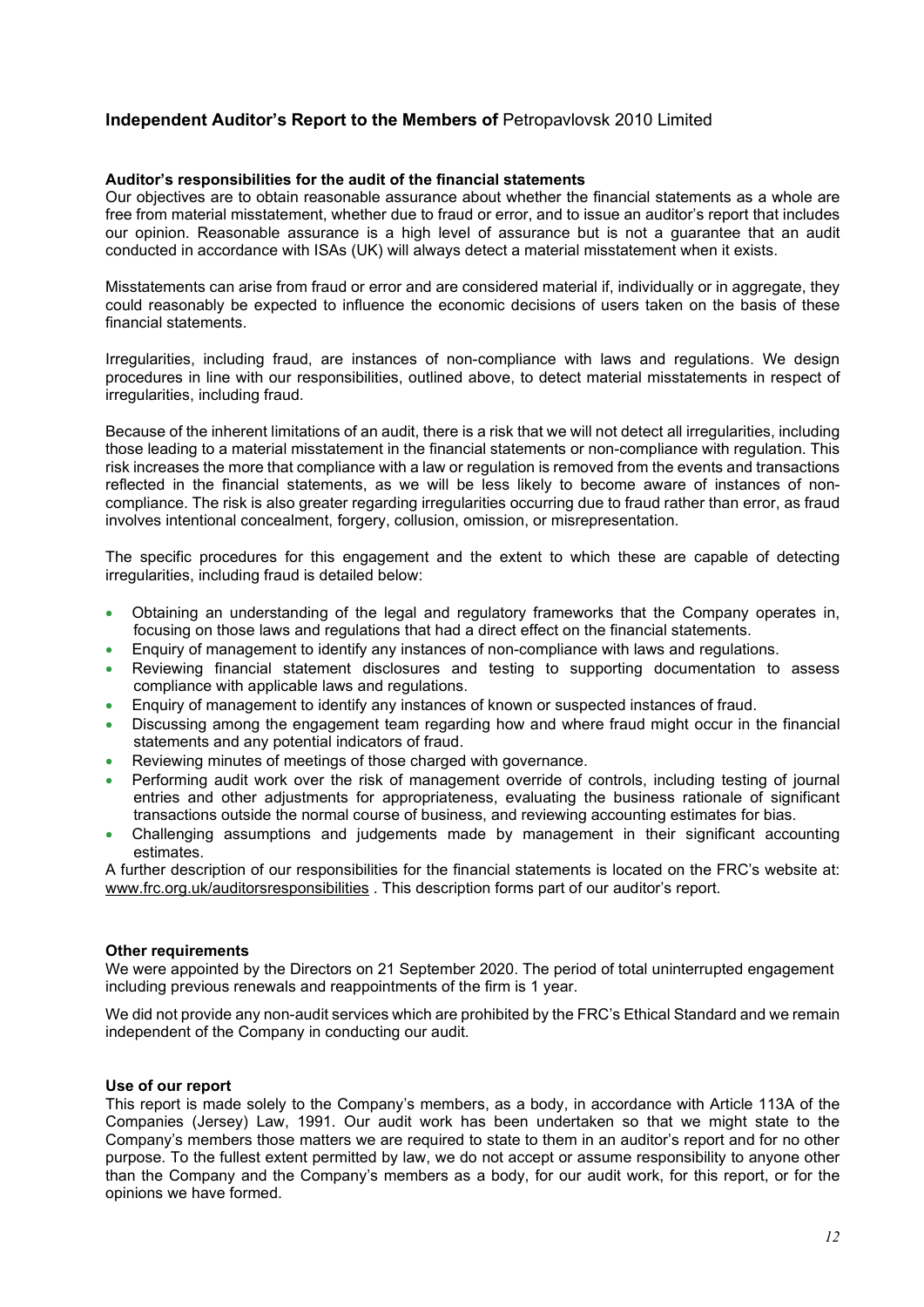MHA Machine Hudson

# **Rakesh Shaunak FCA**

(Senior Statutory Auditor)

for and on behalf of MHA MacIntyre Hudson Statutory Auditor

London

10 August 2021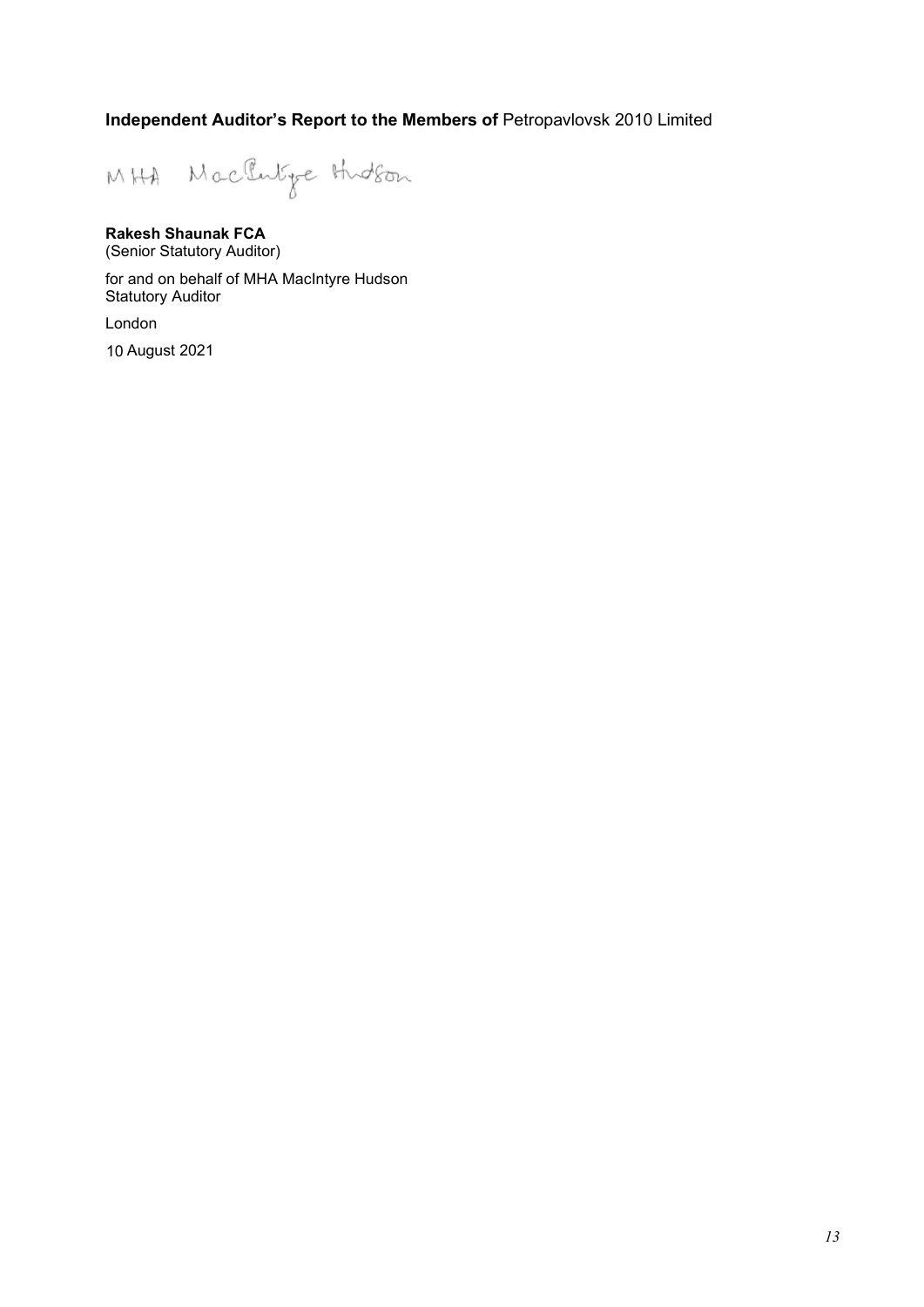# PETROPAVLOVSK 2010 LIMITED **Profit and Loss Account For the year ended 31 December 2020**

|                                                      |             | 2020           | 2019      |
|------------------------------------------------------|-------------|----------------|-----------|
|                                                      | <b>Note</b> | US\$'000       | US\$'000  |
| Net operating expense                                |             | (19, 371)      | (15, 486) |
| Operating loss                                       |             | (19, 371)      | (15, 486) |
| Finance income                                       | 4           | 22,665         | 27,135    |
| Finance expense                                      | 4           | (12,063)       | (12, 984) |
| (Loss)/Profit on ordinary activities before taxation |             | (8,769)        | (1, 335)  |
| Taxation                                             | 6           | $\blacksquare$ |           |
| (Loss)/Profit for the year                           |             | (8,769)        | (1, 335)  |

There was no other comprehensive income arising in either year.

All results relate to continuing activities.

The accompanying notes are an integral part of these financial statements.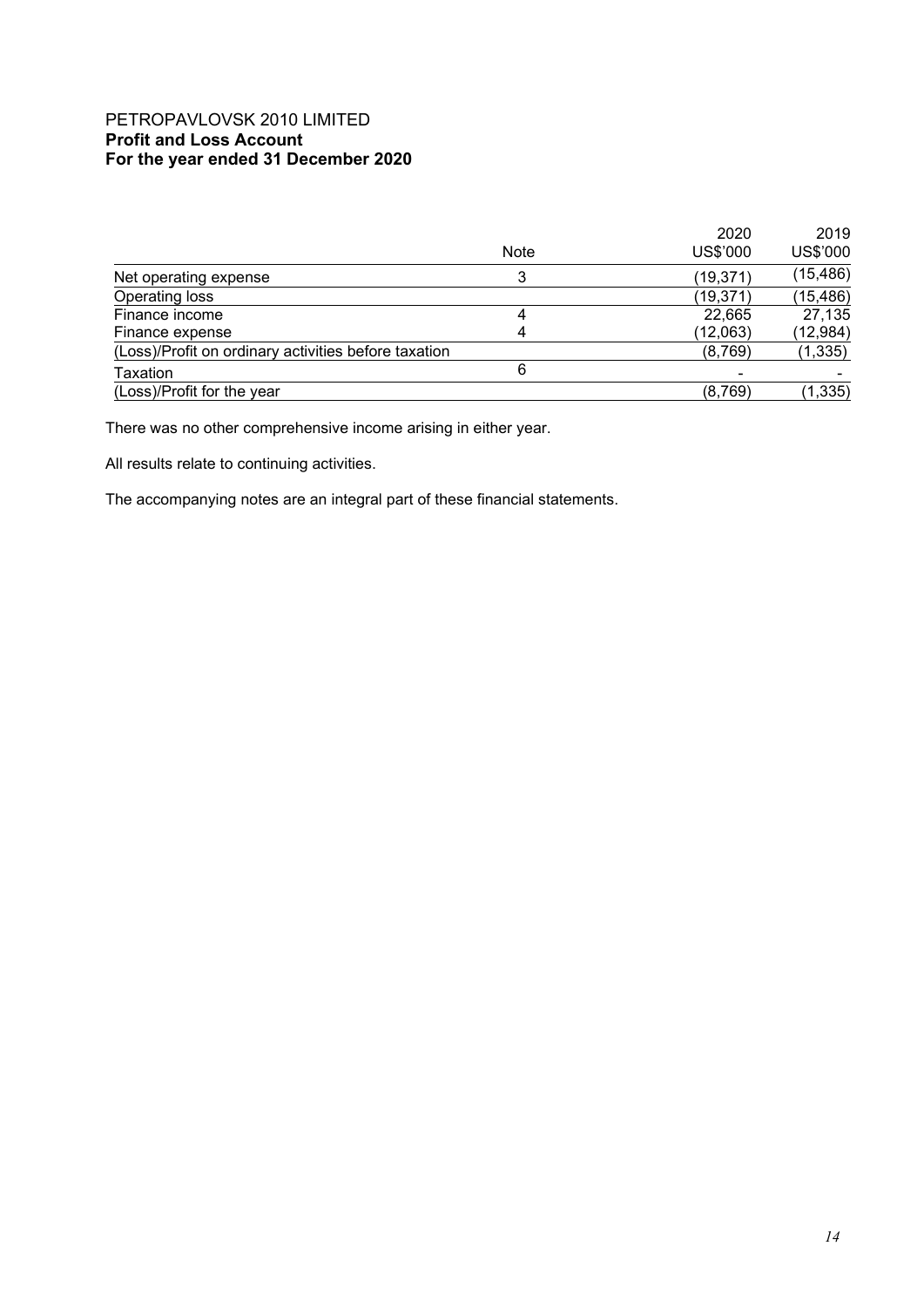# PETROPAVLOVSK 2010 LIMITED **Balance Sheet As at 31 December 2020**

|                                                         | Note | 2020       | 2019       |
|---------------------------------------------------------|------|------------|------------|
|                                                         |      | US\$'000   | US\$'000   |
| Current assets                                          |      |            |            |
| Debtors: due within one year                            |      | 74,025     | 71,618     |
| Debtors: due after one year                             |      | 36,446     | 119,846    |
| Total current assets                                    |      | 110,471    | 191,464    |
| Creditors: amounts falling due within one year          | 8    | (12,620)   | (9,788)    |
| Net current assets                                      |      | 97,851     | 181,676    |
| Creditors: amounts falling due after more than one year | 8    | (121, 030) | (109, 086) |
| Net (liabilities) / assets                              |      | (23, 179)  | 72,590     |
| <b>Capital and Reserves</b>                             |      |            |            |
| Share capital                                           | 9    |            |            |
| Share premium account                                   |      | 310,500    | 310,500    |
| Other reserves                                          |      | 12,775     | 12,775     |
| Profit and loss account                                 |      | (346, 454) | (250,685)  |
| Shareholders' (deficit) / funds                         |      | (23, 179)  | 72,590     |

The financial statements of Petropavlovsk 2010 Limited, registered number 104830 were approved by the Board of Directors and authorised for issue on \_\_\_\_\_<u>9 August\_\_\_\_</u> 2021 and signed on their behalf by

Dorcas Anne Helen Murray Director

\_\_\_\_\_\_\_\_\_\_\_\_\_\_ 2021 9 August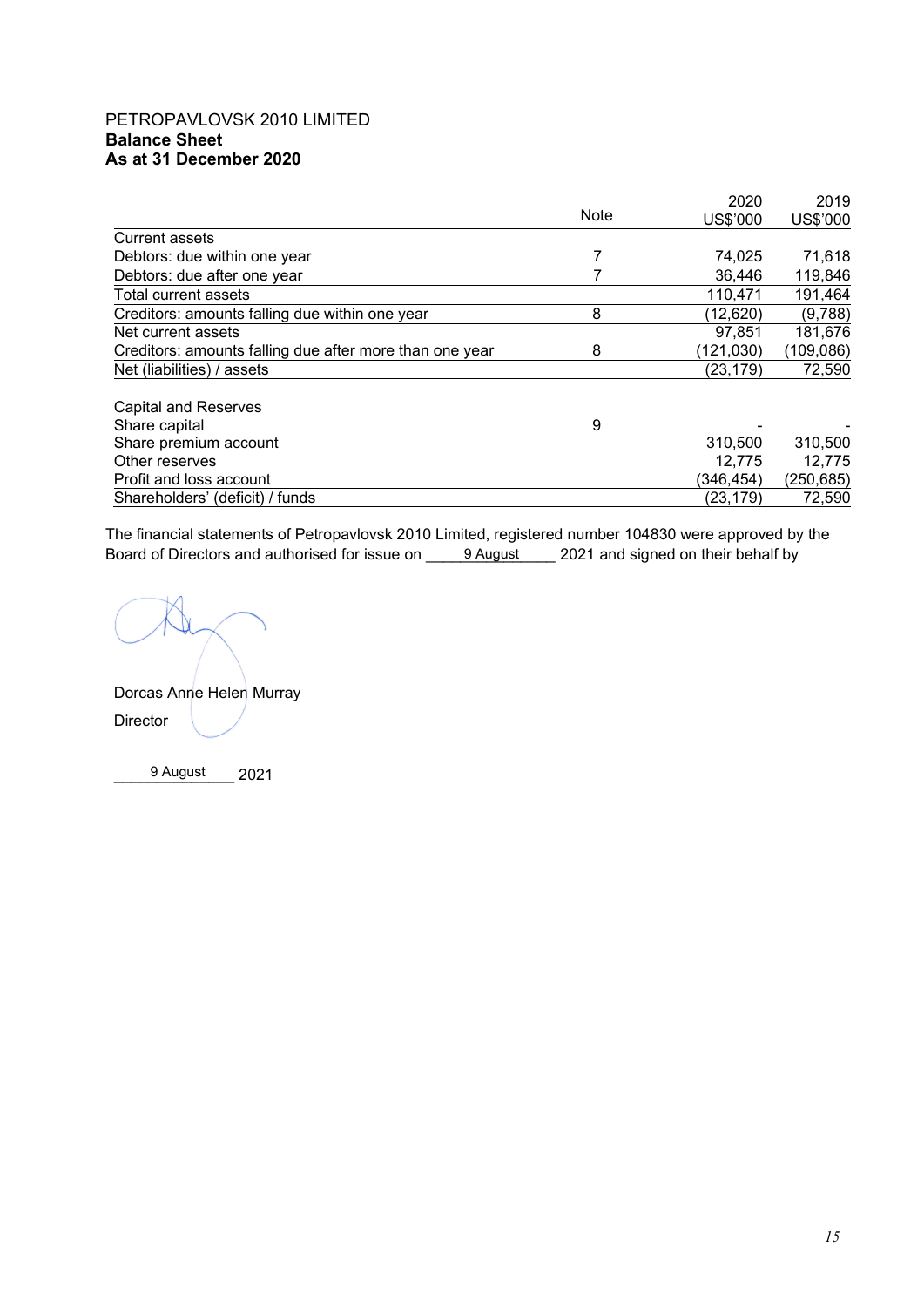# PETROPAVLOVSK 2010 LIMITED **Statement of changes in equity For the year ended 31 December 2020**

|          |          |          | Profit and   |            |
|----------|----------|----------|--------------|------------|
| Share    | Share    | Other    | loss account | Total      |
| capital  | premium  | reserves | US\$'000     | US\$'000   |
| US\$'000 | US\$'000 | US\$'000 |              |            |
|          |          |          | (248, 013)   | (248, 013) |
|          | 310,500  |          | (1, 337)     | 309,163    |
|          |          | 12,775   |              | 12,775     |
|          |          |          | (1, 335)     | (1, 335)   |
|          | 310.500  | 12,775   | (250, 685)   | 72,590     |
|          |          |          | (8,769)      | (8,769)    |
|          |          |          | (87,000)     | (87,000)   |
|          | 310,500  | 12.775   | (346, 454)   | (23, 179)  |
|          |          |          |              |            |

(a) On 26 June 2019, in accordance with the Shareholder's resolution, the Company approved that the existing 3,105 issued redeemable preference shares of US\$0.01 each are consolidated and subdivided into 24.75169 redeemable preference shares of US\$1.25446 each and thereafter converted into 24.75169 redeemable preference shares of GBP1.00 each, and thereafter converted into 24.75169 ordinary shares of GBP1.00 each in the capital of the Company.

(b) On 03 July 2019 the Company issued the US\$125 million Convertible Bonds due on 03 July 2024 which are guaranteed by Petropavlovsk PLC and, subject to certain conditions, convertible into fully paid ordinary shares of Petropavlovsk PLC with an initial exchange price of US\$0.1350, subject to customary adjustment provisions. The Company has recognised the conversion option in equity, and its value has been determined by deducting the amount of the liability component from the fair value of the compound instrument as a whole. This amount is not subsequently re-measured. The provision of the conversion option by Petropavlovsk PLC has been recognised as a capital contribution from that entity.

(c)Provision for impairment against the receivable due from the parent, for which settlement was not expected as at the balance sheet date and was formally waived by the Company after the balance sheet date.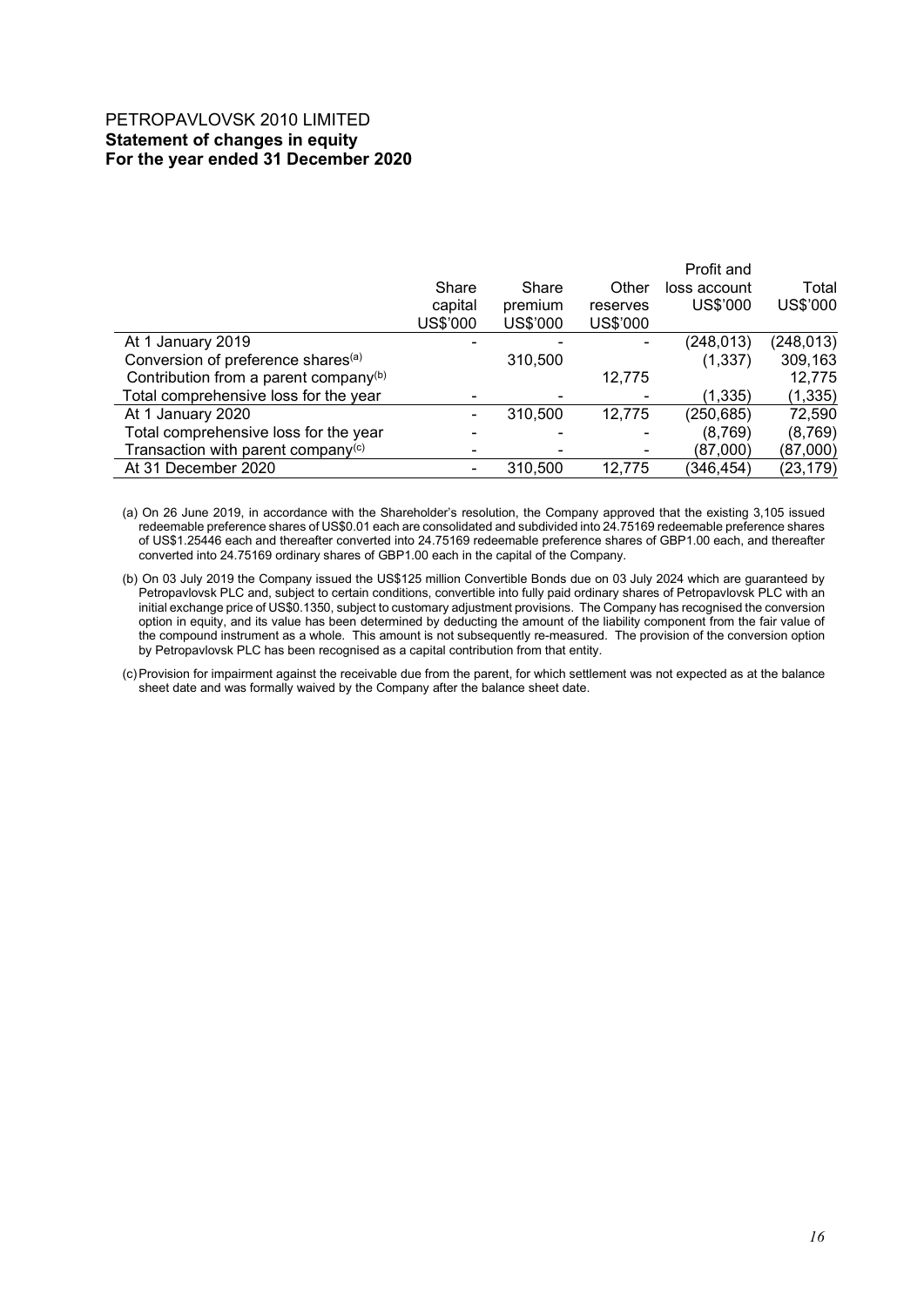### **General information**

Petropavlovsk 2010 Limited (the Company) was incorporated in Jersey on 18 January 2010.

At 31 December 2020, the Company's ultimate parent and controlling entity was Petropavlovsk PLC (note 11). Petropavlovsk PLC and its subsidiaries are hereinafter referred to as the "Petropavlovsk PLC group".

#### **Summary of significant accounting policies**

#### **Basis of preparation**

These financial statements were prepared in accordance with FRS 101 (Financial Reporting Standard 101) 'Reduced Disclosure Framework' as issued by the Financial Reporting Council.

As permitted by FRS 101, the Company has taken advantage of the disclosure exemptions available under that standard in relation to share-based payments, financial instruments, presentation of comparative information in respect of certain assets, presentation of a cash-flow statement, standards not yet effective, impairment of assets and related party transactions.

The financial statements have been prepared on the historical cost basis and in accordance with the companies (Jersey) Law 1991.

A summary of the principal accounting policies is set out below. These accounting policies have been applied consistently throughout the reporting period and the preceding reporting period. Information on new and revised standards and interpretations that were adopted for the current reporting period are included in the consolidated financial statements, which are publicly available (note 11).

The Company is a wholly-owned subsidiary of the Petropavlovsk PLC group and is included in its consolidated financial statements, which are publicly available (note 11).

#### **Going concern**

The Directors have reviewed the Company's financial position as at 31 December 2020, cash flow forecasts and operating projections as part of their consideration of going concern. As at 31 December 2020, the Company has net current assets of US\$97,851 thousand (2019: US\$181,676 thousand) but acknowledges that it has net liabilities of US\$23,179 thousand (2019: net assets US\$72,590 thousand).. The operating projections are primarily subject to the financing activity with the parent company and subsidiaries of the Petropavlovsk PLC group, and such arrangements should allow the Company to generate sufficient cash flows to cover its ongoing expenses. The Company has also received a letter of financial support from Petropavlovsk PLC for a one year period from the date when these financial statements are authorised and issued.

As explained in consolidated accounts of Petropavlovsk PLC, the group performed an assessment of the forecast cash flows for the period of at least 12 months from the date of approval of the 2020 Annual Report and Accounts. As at 31 December 2020, the group had sufficient liquidity headroom. The group is also satisfied that it has sufficient headroom under a base case scenario for the period to May 2022. The group has also performed projections under a layered stressed case that is based on:

- A gold price, which is approximately 10% lower than the upper quartile of the average of the market consensus forecasts;

- Processing of 3rd-party concentrate through POX facilities is approximately 10% lower than projected and oxide gold production from underground operations at Pioneer and Malomir approximately 10% lower than projected;

- Delayed commissioning of Pioneer flotation by six weeks in 2021 and of the Malomir third flotation line by three months in 2022 with relevant reduction of processing volumes; and

- Russian Rouble: US Dollar exchange rate that is approximately 10% stronger than the average of the market consensus forecasts.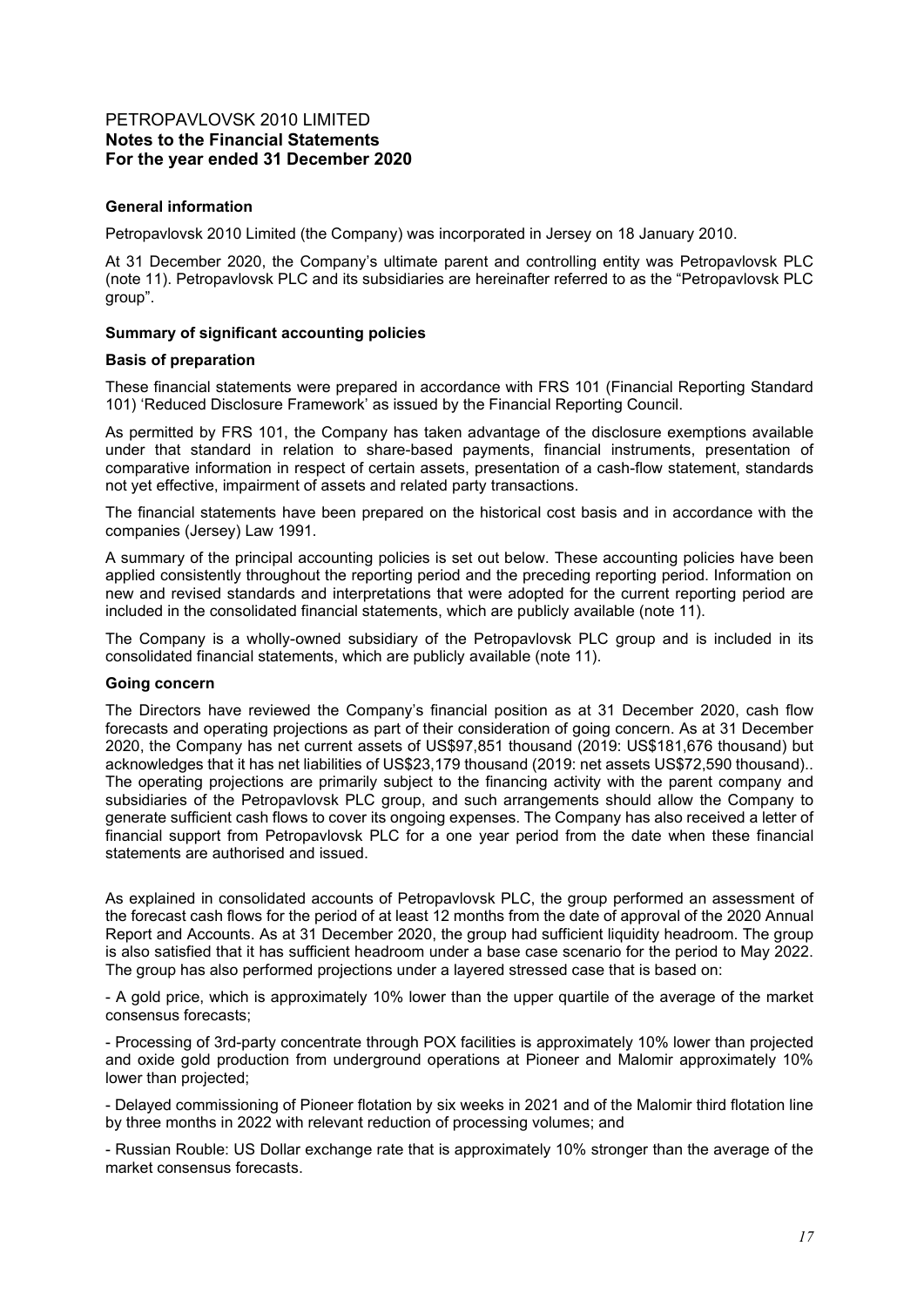This layered stressed case indicates that mitigating actions will be required to be taken in order to ensure sufficient liquidity for the relevant period to May 2022, including items within the control of the management, such as cost cutting, timing of capital expenditure and working capital management. In April 2021, the group also secured RUB5 billion (an equivalent of approximately US\$67 million) revolving credit facility with Gazprombank valid until May 2022 which will be used to cover liquidity needs as and when required. In selecting these scenarios, the directors have also considered the potential impacts of Covid-19.

As at 31 December 2020, the group has guaranteed the outstanding amounts IRC owed to Gazprombank. The outstanding loan principal was US\$203.9 million as at 31 December 2020 and the facility is subject to an initial US\$160 million guarantee by the group. The assessment of whether there is any material uncertainty that IRC will be able to repay this facility as it falls due is another key element of the group's overall going concern assessment. IRC projections demonstrate that IRC expects to have sufficient liquidity over the next 12 months and expects to meet its obligations under the Gazprombank Facility. If a missed repayment under debt or guarantee obligations occurs which, if not remedied by the group, would result in events of default which, through cross-defaults and cross accelerations, could cause all other group's debt arrangements to become repayable on demand.

Nevertheless, after making enquiries and considering the uncertainties, the Directors have a reasonable expectation that the Group will have adequate resources to continue in operational existence for the foreseeable future, being at least 12 months from the date of signing the accounts. In view of the above, the Directors continue to adopt the going concern basis in preparing these financial statements.

### **Foreign currencies**

The functional and presentation currency of the Company is the US Dollar, and the financial statements have been rounded to the nearest thousand. Transactions denominated in other currencies, including the issue of shares, are translated at the rates of exchange ruling on the dates of the transactions. Monetary assets and liabilities that are denominated in other currencies are retranslated at the rates prevailing on the balance sheet date. Upon settlement monetary assets and liabilities are re-translated at the rate ruling on the settlement date. Exchange differences are charged or credited to the profit and loss account in the year in which they arise.

The rates of exchange used to translate monetary assets and liabilities denominated in foreign currencies into US Dollars are set out below.

|                               | 31 December 2020 31 December 2019 |
|-------------------------------|-----------------------------------|
| GB Pounds Sterling (GBP:US\$) | 0.75                              |

#### **Financial assets and liabilities**

Financial assets are measured on initial recognition at fair value and are subsequently measured at amortised cost using the effective interest rate method, less any impairment.

Financial liabilities are measured on initial recognition at fair value and are subsequently measured at amortised cost, using the effective interest rate method.

The Company assesses on a forward-looking basis the expected credit losses (ECL) associated with its financial assets carried at amortised cost. The impairment methodology applied depends on whether there has been a significant increase in credit risk. The Company recognises an impairment loss in profit and loss account with a corresponding adjustment to carrying amount of financial assets.

#### **Finance income and expense**

Interest is accounted for on the accruals basis under the effective interest method.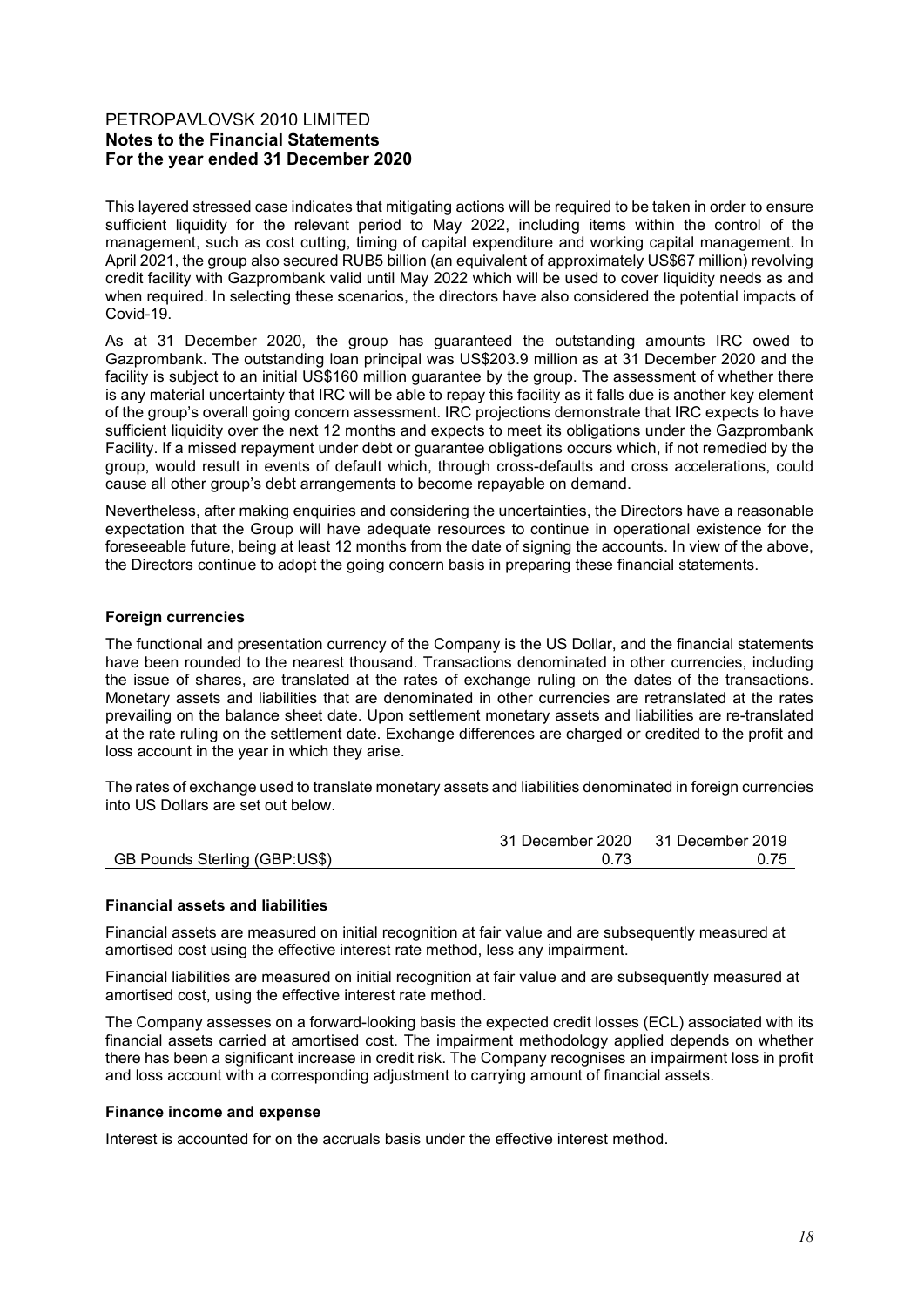### **Taxation including deferred taxation**

Full provision is made for deferred taxation on taxable temporary differences that have arisen but not reversed at the balance sheet date, except that deferred tax assets are only recognised to the extent that it is more likely than not that they will be recovered. Deferred tax is measured on a non-discounted basis at the tax rates that are expected to apply in the periods in which timing differences reverse, based on tax rates and laws enacted or substantially enacted at the balance sheet date.

### **Areas of judgement in applying accounting policies and key sources of estimation uncertainty**

When preparing these financial statements in accordance with the accounting policies as set out in note 2, the Directors necessarily make judgements and estimates that can have a significant impact on the financial statements. These judgements and estimates are based on Directors' best knowledge of the relevant facts and circumstances and previous experience. Actual results may differ from these estimates under different assumptions and conditions (please see note 3 to the consolidated financial statements of Petropavlovsk PLC for details).

The company has no critical accounting judgements and one key source of estimation uncertainty in relation to estimation of the expected credit losses associated with the amounts due from Petropavlovsk PLC and Petropavlovsk PLC group entities.

### **3 Net operating expense**

|                                     | 2020     | 2019     |
|-------------------------------------|----------|----------|
|                                     | US\$'000 | US\$'000 |
| Debt extinguishment loss (gain) (a) | 9,536    |          |
| Impairment charge (b)               | 9,835    | 15,486   |
| Operating expense                   | 19,371   | 15,486   |

**(a)** During the year loans were redeemed in exchange for \$87m in Preference shares upon which losses of \$9.5m were recognised.

**(b)** Revaluation of expected credit losses which resulted in additional loss in the year.

The Company had no employees for the year ended 31 December 2020 (none in the year ended 31 December 2019).

## **AUDITOR'S REMUNERATION**

The auditor's remuneration has been borne by the Company's parent undertaking. Total audit fees for the Group amounted to US\$3,008 thousand in 2020. The 2019 audit fees were charged by the predecessor auditor and amounted to US\$1,456 thousand for Petropavlovsk PLC and its subsidiaries.

There were no non-audit fees charged in the current or prior period.

#### **4 Finance (income)/expense**

| 2020      | 2019           |
|-----------|----------------|
| US\$'000  | US\$'000       |
| (13,093)  | (13,057)       |
|           |                |
| (9,572)   | (14,078)       |
| (22, 665) | (27, 135)      |
|           |                |
|           | 12,984         |
|           |                |
| 12,063    | 12,984         |
|           | 9.231<br>2,832 |

Interest is calculated under the effective interest method.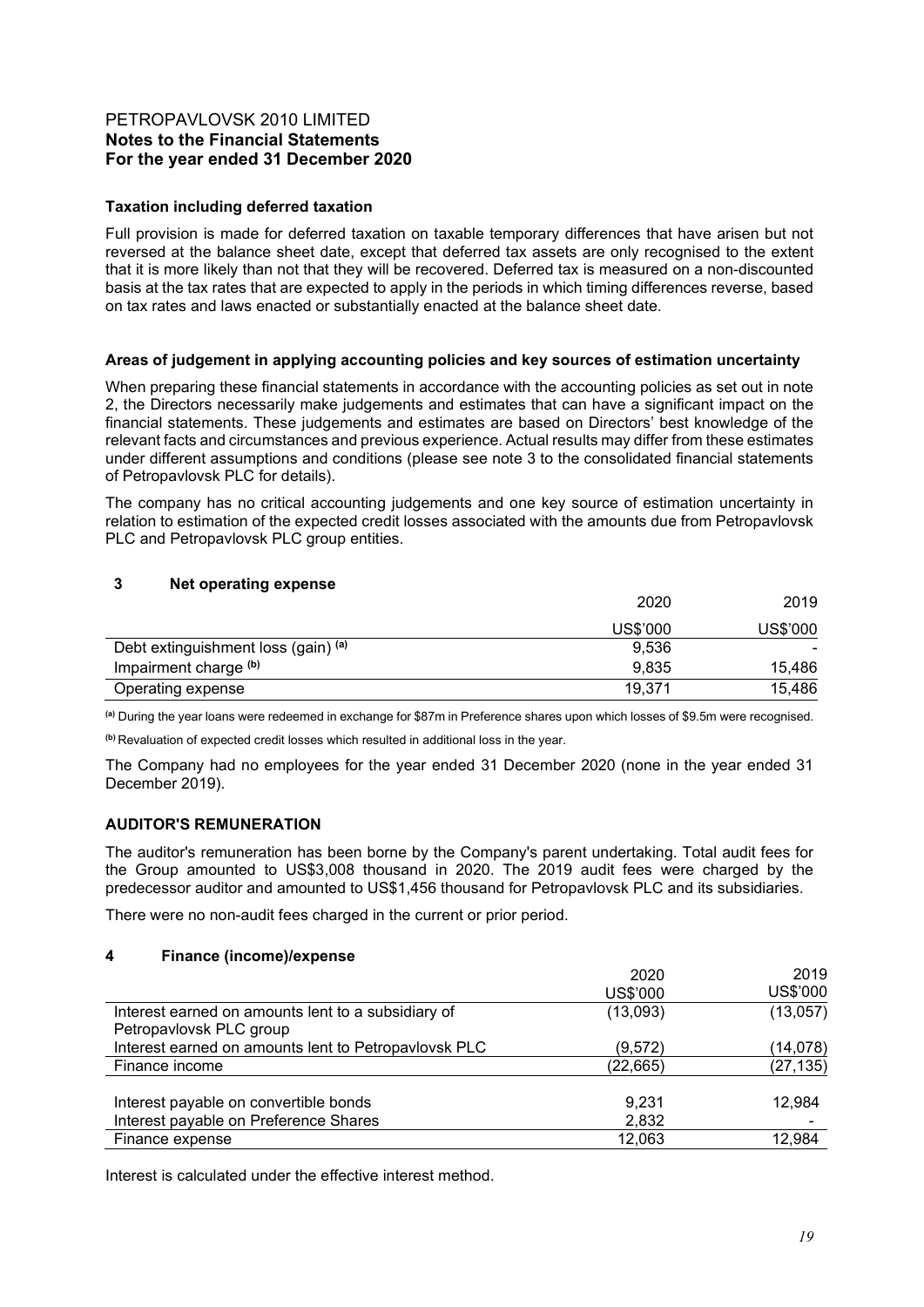### **5 Directors' emoluments**

The Directors received no emoluments in respect of their services as Directors of the Company for the year ended 31 December 2020. Their remuneration in respect of their roles as Directors of Petropavlovsk PLC is set out in the Directors' Remuneration report in the annual report for Petropavlovsk PLC for the year ended 31 December 2020. The annual report is publicly available at www.petropavlovskplc.com

| Taxation  | 2020<br>US\$'000         | 2019<br>US\$'000         |  |
|-----------|--------------------------|--------------------------|--|
| Total tax | $\overline{\phantom{0}}$ | $\overline{\phantom{0}}$ |  |

The difference between the total tax shown above and the amount calculated by applying the standard rate of UK corporation tax to the profit before tax is as follows:

|                                                                                                                            | 2020<br>US\$'000    | 2019<br>US\$'000  |
|----------------------------------------------------------------------------------------------------------------------------|---------------------|-------------------|
| (Loss)/Profit on ordinary activities before tax<br>Tax (credit)/charge at the UK corporation tax rate of 19%<br>(2019:19%) | (8, 769)<br>(1,666) | (1, 335)<br>(254) |
| Effects of:<br>Non-deductible expenses<br>Income surrendered for Group tax computations<br>Tax for the year                | 1,869<br>(203)      | 2,942<br>(2,689)  |

On the 2<sup>nd</sup> March 2021 a Budget resolution was passed which substantively enacted an increase in the rate of UK corporation tax to 25% from 1 April 2023.

#### **7 Debtors**

|                                                                                            | 2020     | 2019     |
|--------------------------------------------------------------------------------------------|----------|----------|
|                                                                                            | US\$'000 | US\$'000 |
| Debtors: amounts falling due within one year                                               |          |          |
| Amounts due from a subsidiary of Petropavlovsk PLC group<br>(a)                            |          |          |
| Amounts due from Petropavlovsk PLC (a)                                                     | 74,025   | 71,618   |
|                                                                                            | 74,025   | 71,618   |
| Debtors: amounts falling due after more than one year                                      |          |          |
| Amounts due from Petropavlovsk PLC (b)                                                     | 36,446   | 119,846  |
|                                                                                            | 36,446   | 119,846  |
| Net of provision for expected credit losses of US\$353.3 million (2019: US\$339.9).<br>(a) |          |          |

(b) Net of provision for expected credit losses of US\$1.6 million (2019: US\$5.1 million).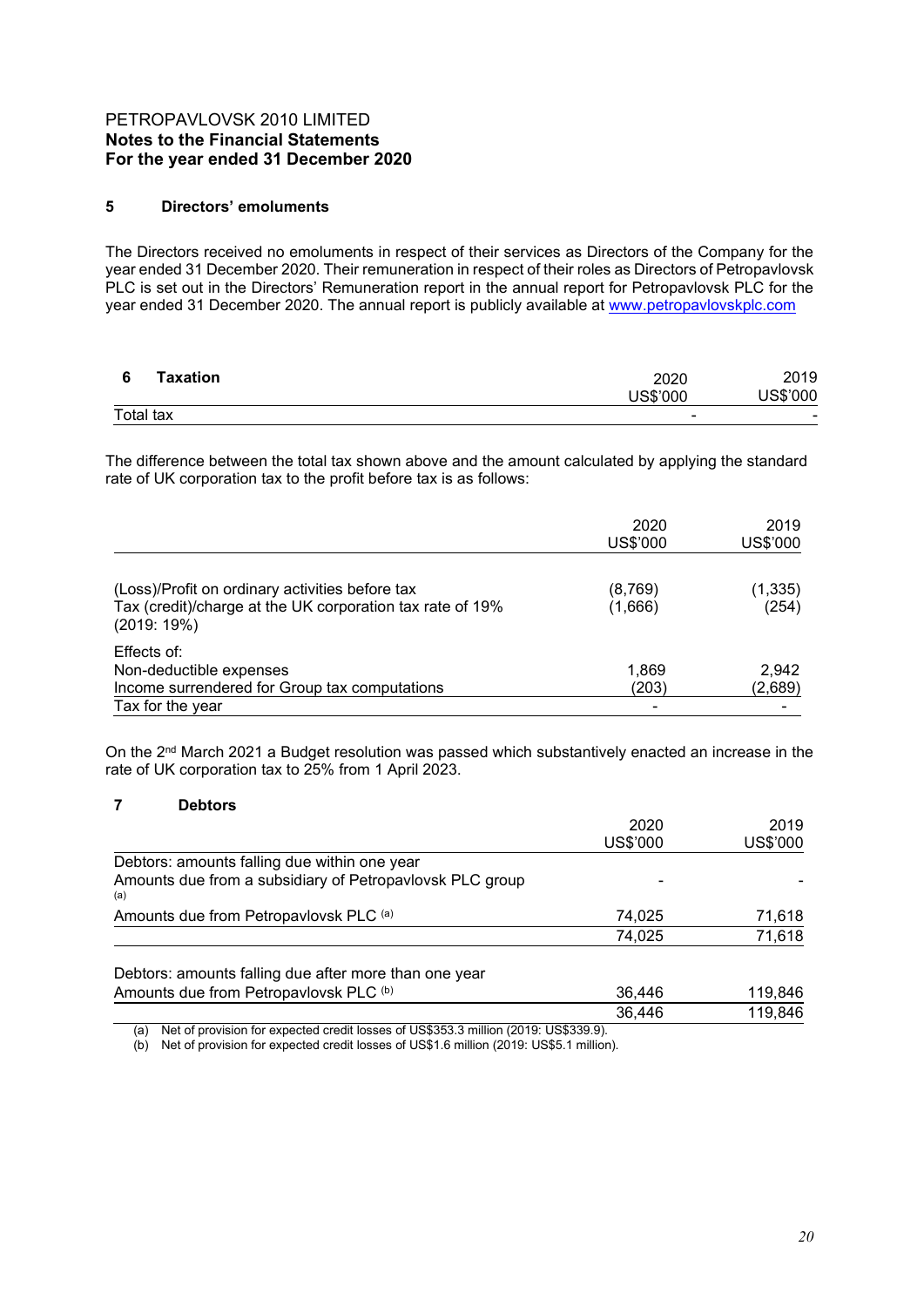### **8 Creditors**

|                                                         | 2020<br>US\$'000 | 2019<br>US\$'000 |
|---------------------------------------------------------|------------------|------------------|
| Creditors: amounts falling due within one year          |                  |                  |
| Amounts due to Petropavlovsk PLC                        | 12,620           | 9,788            |
|                                                         | 12,620           | 9,788            |
| Creditors: amounts falling due after more than one year |                  |                  |
| Preference shares                                       | 87,000           |                  |
| Convertible bonds (a)                                   | 34,030           | 109,086          |
|                                                         | 121,030          | 109,086          |

(a) Debt component of the US\$125 million Convertible Bonds due on 03 July 2024 measured at amortised cost and not revalued. As at 31 December 2020, the outstanding principal amount of the Convertible Bonds was US\$38 million (31 December 2019: US\$125 million). The bonds were issued by the Company on 03 July 2019 and are guaranteed by Petropavlovsk PLC. The bonds carry a coupon of 8.25% per annum, payable quarterly in arrears. The bonds are, subject to certain conditions, convertible into fully paid ordinary shares of the company with an initial exchange price of US\$0.1350, subject to customary adjustment provisions. The interest charged was calculated by applying an effective interest rate of 12.08%.

In 2019 the group has used the US\$120.6 million net proceeds from the issue of US\$125 million Convertible Bonds to fund the repurchase of the outstanding US\$100 million convertible bonds as set out below, resulting in the net US\$12.6 million cash inflow. Concurrently with the issue of the US\$125 million Convertible Bonds, the group also concluded the invitation to repurchase (the "Repurchase") any and all of the outstanding US\$100 million 9.00% convertible bonds due 2020 (the "Existing Bonds"). Holders whose Existing Bonds have been accepted for purchase by the Company pursuant to the Repurchase were eligible to receive US\$1,080 per US\$1,000 in principal amount of the Existing Bonds (the "Repurchase Price"). The Company also paid, in respect of Existing Bonds accepted for purchase pursuant to the Repurchase, a cash amount representing the accrued but unpaid interest ("Accrued Interest") on each US\$1,000 in aggregate principal amount of Existing Bonds accepted for repurchase from and including 18 June 2019, being the immediately preceding interest payment date applicable to the Existing Bonds, to but excluding the settlement date for the Repurchase (the "Repurchase Settlement Date"). The Accrued Interest, based on a Repurchase Settlement Date of 3 July 2019 comprised US\$3.75 per US\$1,000 in aggregate principal amount of Existing Bonds. The remaining Existing Bonds were redeemed at the Repurchase Price on 9 July 2019. The Company also paid a cash amount representing the Accrued Interest on each US\$1,000 in aggregate principal amount of Existing Bonds from and including 18 June 2019 to redemption.

The Existing Bonds were subsequently cancelled by the Company in 2019.The US\$11.2 million difference between the US\$108.0 million paid to fund the Repurchase Price and the carrying value of the Existing Bonds at redemption was recognized as loss on repurchase of the Existing Bonds.

During the year ended 31 December 2020, Petropavlovsk PLC has received Conversion Notices in respect of the exercise of conversion rights under the US\$125 million Convertible Bonds for which the company issued 435 redeemable preference shares with a paid up value of \$200,000 per share against the face value of convertible bonds converted of £77.5m. Petropavlovsk PLC issued 644,444,432 new ordinary shares at a fixed exchange price of US\$0.1350 per ordinary share in exchange for the preference shares issued.

The conversion option of the convertible bonds represents the fair value of the embedded option for the bondholders to convert into the equity of Petropavlovsk PLC (the "Conversion Right"). As Petropavlovsk PLC can elect to pay the cash value in lieu of delivering the Ordinary Shares following the exercise of the Conversion Right the conversion option is a derivative liability. Accordingly, the conversion option is measured at fair value and is presented separately within derivative financial liabilities which the fair value loss is included in the net other finance (losses)/ gains.

#### **9 Called up share capital**

|                                                                             | 31 December 2020 |          | 31 December 2019 |          |
|-----------------------------------------------------------------------------|------------------|----------|------------------|----------|
|                                                                             | No of<br>shares  | US\$'000 | No of<br>shares  | US\$'000 |
| Authorised<br>Ordinary shares of £1 each<br>Redeemable Preference shares of | 100              |          | 100              |          |
| US\$0.01 each                                                               | 1,000,000        |          | 1,000,000        |          |

*Allotted, called up and fully paid*